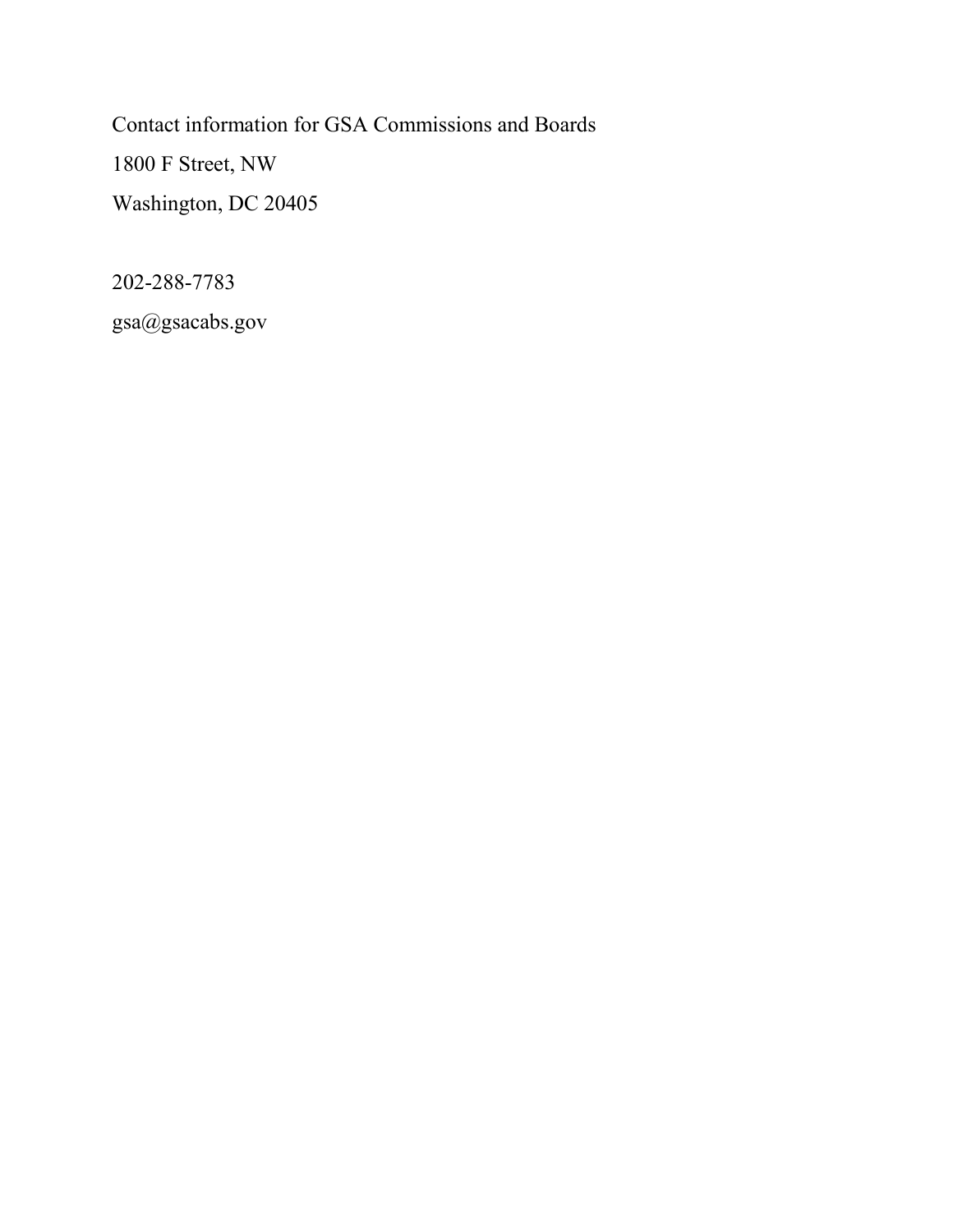#### GENERAL SERVICES ADMINISTRATION Washington, DC 20405

HRM 2300.1 CHGE 3 December 14, 2021

#### GSA ORDER

#### SUBJECT: Policy and Procedures for Providing Reasonable Accommodation for Individuals with Disabilities

1. Purpose. This policy updates the General Services Administration's (GSA) procedures on providing reasonable accommodations to employees or job applicants with disabilities, in compliance with all applicable laws and regulations.

2. Background. Executive Order 13164 (July 26, 2000) requires Federal agencies to establish effective written procedures for processing requests for reasonable accommodation by employees and applicants with disabilities. Section 501 of the Rehabilitation Act of 1973, as amended, requires each Federal agency to reasonably accommodate the known disabilities of qualified individuals with disabilities, unless doing so would cause undue hardship on the agency. On September 25, 2008, the Americans with Disabilities Act Amendments Act of 2008 (ADAAA) amended the Americans with Disabilities Act (ADA) of 1990. These amendments became effective on January 1, 2009. The Equal Employment Opportunity Commission (EEOC) final regulations to implement the ADAAA were published in the Federal Register, 76 Fed. Reg. 16977, on March 25, 2011, and are codified at 29 C.F.R. Part 1630. Changes reflected in this policy will implement the provisions of the ADAAA and the EEOC's implementing regulations.

3. Cancellation. This Order cancels and supersedes GSA Order HRM 2300.1 CHGE 2, Policy and Procedures for Providing Reasonable Accommodation for Individuals with Disabilities, dated September 27, 2021.

4. Scope and Applicability.

a. This policy applies to all GSA employees and applicants for employment with disabilities requiring reasonable accommodation.

b. This policy does not apply to employees of the Office of Inspector General (OIG) which has independent personnel authority. See Section 6 of the Inspector General Act of 1978, (5 U.S.C. App.3), as amended, and GSA Order ADM 5450.39D CHGE 1 GSA Delegations of Authority Manual (Delegations Manual), Chapter 2, Part 1. Similarly, GSA specifically recognizes that the Inspector General (IG) has independent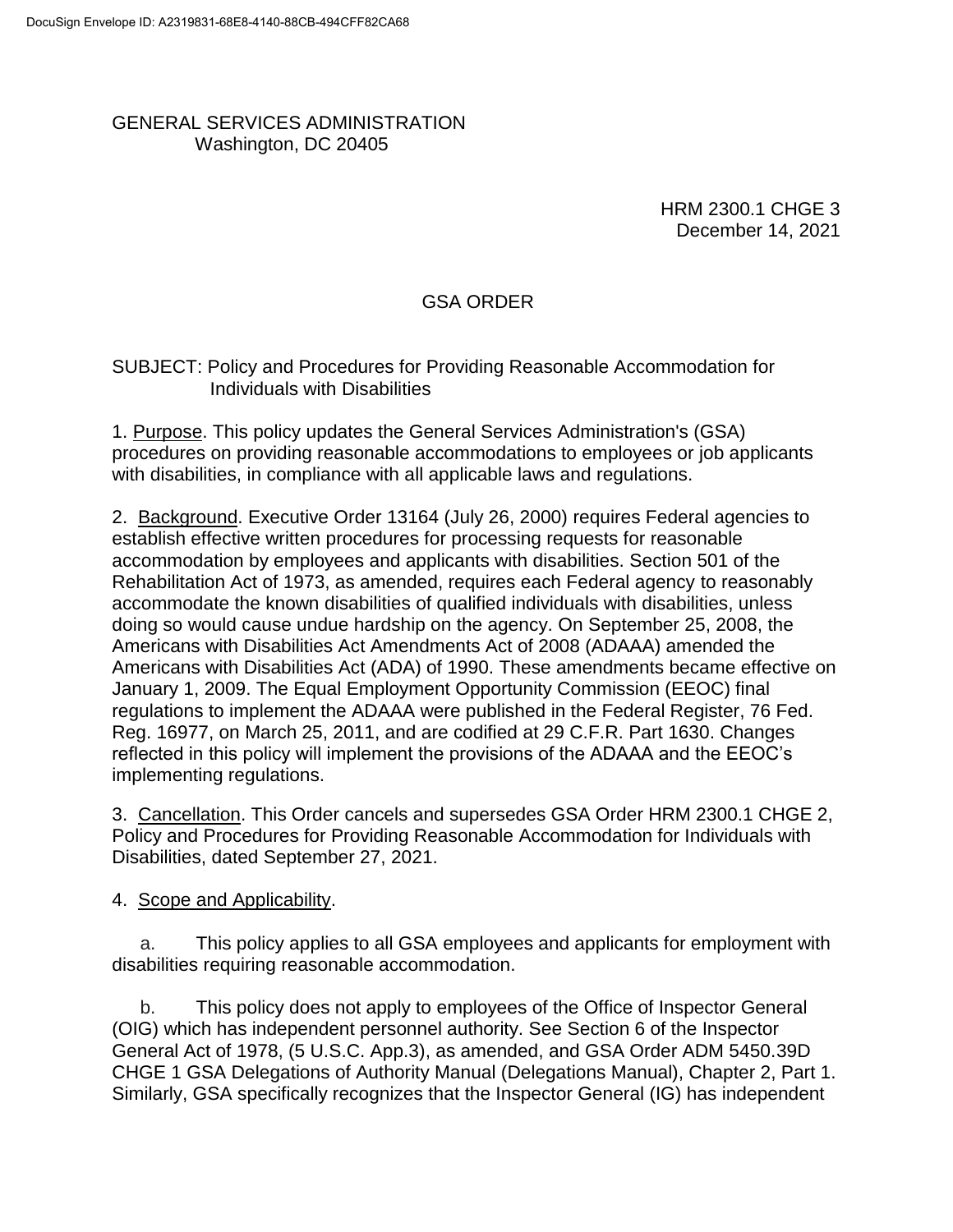authority to formulate policies on providing reasonable accommodation for its employees. The OIG in establishing its reasonable accommodation program will consider this Order, to the extent that it does not infringe on the IG's independent personnel authority and does not conflict with other OIG policies.

c. Implementation Action. Implementation under this policy must be carried out in accordance with applicable laws, regulations, and collective bargaining agreements.

### 5. Policy.

d. It is GSA's policy to fully comply with the reasonable accommodation requirements of the Rehabilitation Act of 1973, as amended, and the ADAAA of 2008. GSA is committed to providing reasonable accommodation in order to ensure that qualified individuals with disabilities enjoy full access to equal employment opportunities at GSA, unless doing so would cause undue hardship on the agency.

e. GSA will provide a reasonable accommodation:

(1) When an applicant with a disability needs an accommodation to be considered for a job;

(2) When an employee with a disability needs an accommodation to enable him/her to perform the essential functions of his/her job or to gain access to the workplace; and,

(3) When an employee with a disability needs an accommodation to enjoy equal benefits and privileges of employment (examples include, but are not limited to, details, training, or telework).

f. GSA will process a reasonable accommodation request and, where appropriate, provide reasonable accommodation in a prompt, fair, and efficient manner. GSA is also dedicated to improving the recruitment, promotion, and retention of qualified persons with disabilities by providing information and resources necessary to support the applicant/employee and to accomplish the agency's mission.

6. Responsible Office. The Office of Human Resources Management (OHRM) manages GSA's Reasonable Accommodation program.

7. Explanation of Changes. Changes incorporate feedback from the U.S. Equal Employment Opportunity Commission (EEOC) to ensure compliance with EEOC regulations.

g. Chapter 1, section 3.b., language amended, The first level supervisor in the employee's immediate supervisory chain will render a written decision on a reasonable accommodation request, except in the event of an extended absence of the first level supervisor; in that event, the second level supervisor shall be the Decision Maker (DM).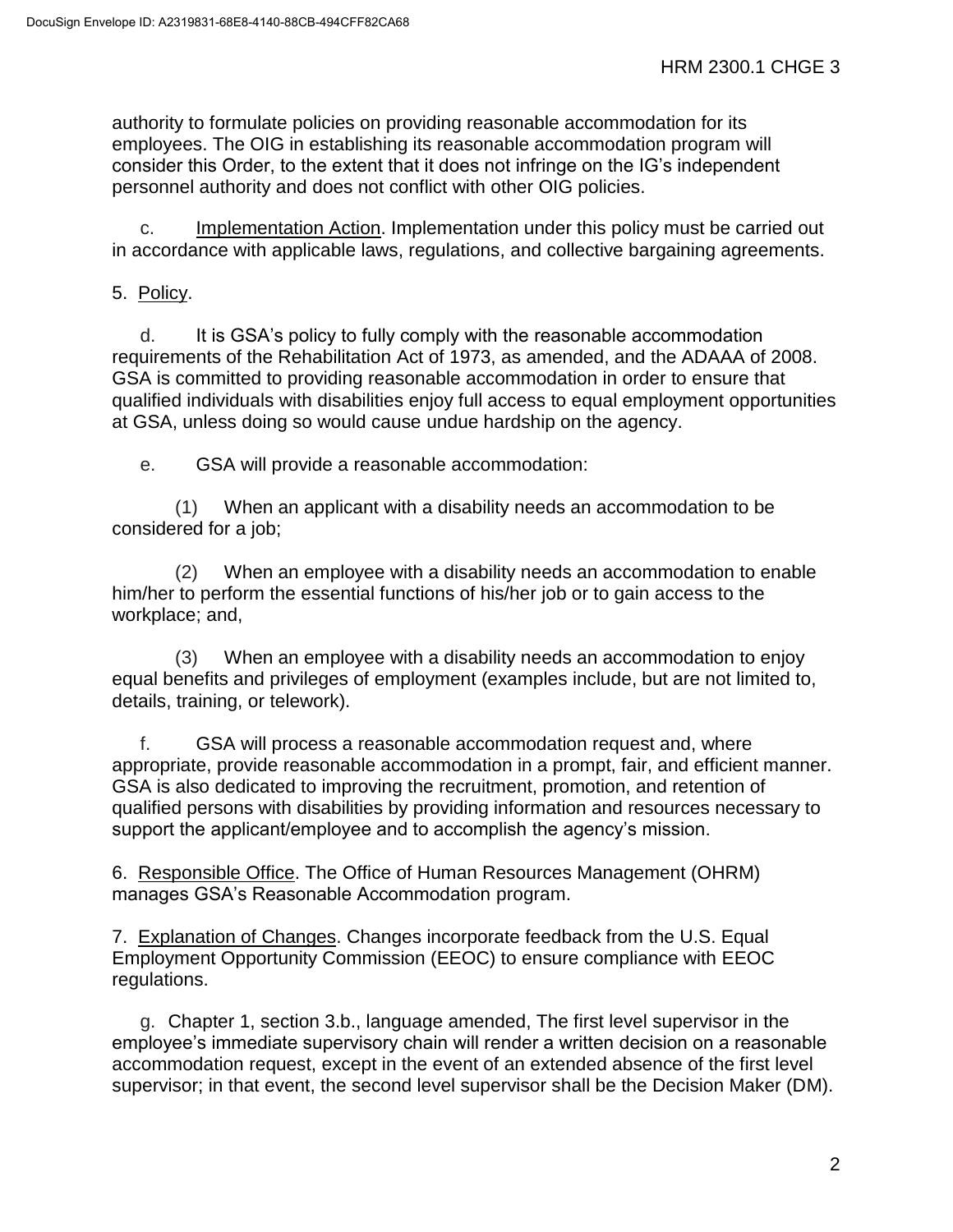h. Chapter 2, section 8.b., language added, "Employees may track the processing of their request for reasonable accommodation by contacting the DM and/or the Local Reasonable Accommodation Coordinator (LRAC). Applicants may contact the LRAC to track the processing of their request for reasonable accommodation."

i. Chapter 2, section 14., language amended, "The final decision must be in writing and explain in detail the reason for the denial, for example, why accommodation would be ineffective or why it would result in undue hardship to GSA." and "Denial notices can be provided in an accessible format upon request."

j. Chapter 2, section 18., language amended, "As soon as the process is completed, *e.g.,* after the DM's final decision if reconsideration is not sought or after the reconsideration decision is issued if reconsideration is requested, the GSA official in possession of the reasonable accommodation request file will submit the entire record, including copies of the request, the decision containing the identity of the DM, and the supporting documentation to the LRAC."

8. Signature.

DocuSigned by: Traci ViMartini -FE848DECD7214D8.

TRACI DIMARTINI Chief Human Capital Officer Office of Human Resources Management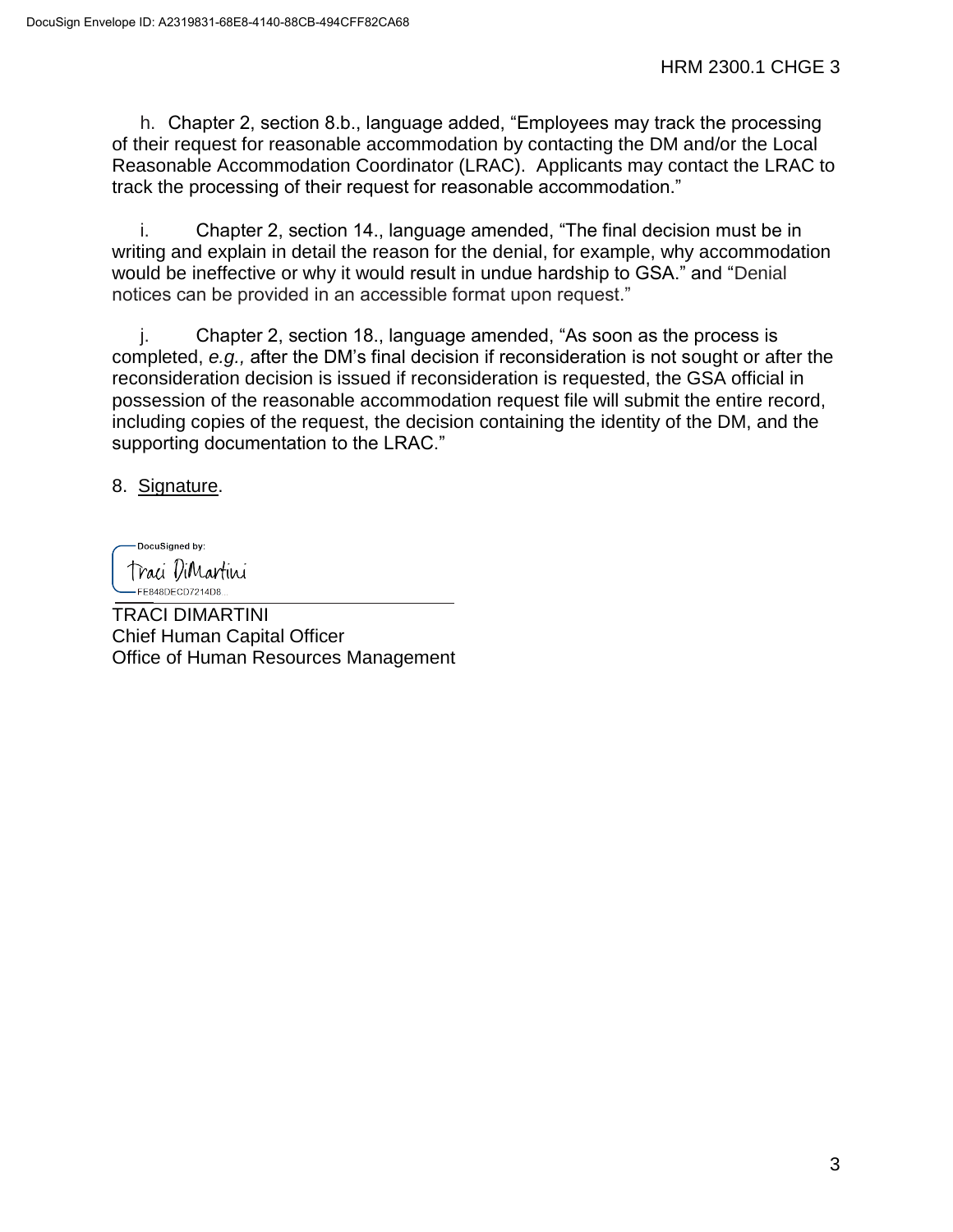# **PROCEDURES FOR PROVIDING REASONABLE ACCOMMODATION FOR INDIVIDUALS WITH DISABILITIES**

### **TABLE OF CONTENTS**

|                                                                                                | <u>Page</u> |
|------------------------------------------------------------------------------------------------|-------------|
| <b>Chapter 1. General Provisions</b>                                                           | 6           |
| 1. Introduction                                                                                | 6           |
| 2. References                                                                                  | 6           |
| 3. Roles & Responsibilities                                                                    | 6           |
| 4. Training                                                                                    | 11          |
| <b>Chapter 2. Reasonable Accommodation Procedures</b>                                          | 12          |
| 1. Requests for Reasonable Accommodation                                                       | 12          |
| 2. Written Confirmation of Oral Requests                                                       | 12          |
| 3. The Interactive Process                                                                     | 13          |
| 4. Types of Accommodations                                                                     | 13          |
| 5. Personal Assistance Services (PAS)                                                          | 16          |
| 6. Requests in Response to a Performance or Conduct<br><b>Based Personnel Action</b>           | 17          |
| 7. Medical Information                                                                         | 17          |
| 8. Timeframes for Processing Requests                                                          | 19          |
| 9. Requests That Do Not Require Medical Documentation,<br>or Involve Extenuating Circumstances | 20          |
| 10. Decisions on Requests That Require Medical Information                                     | 20          |
| 11. Notification of Delays and Temporary Measures                                              | 20          |
| 12. Expedited/Interim Workplace Adjustment Processing                                          | 21          |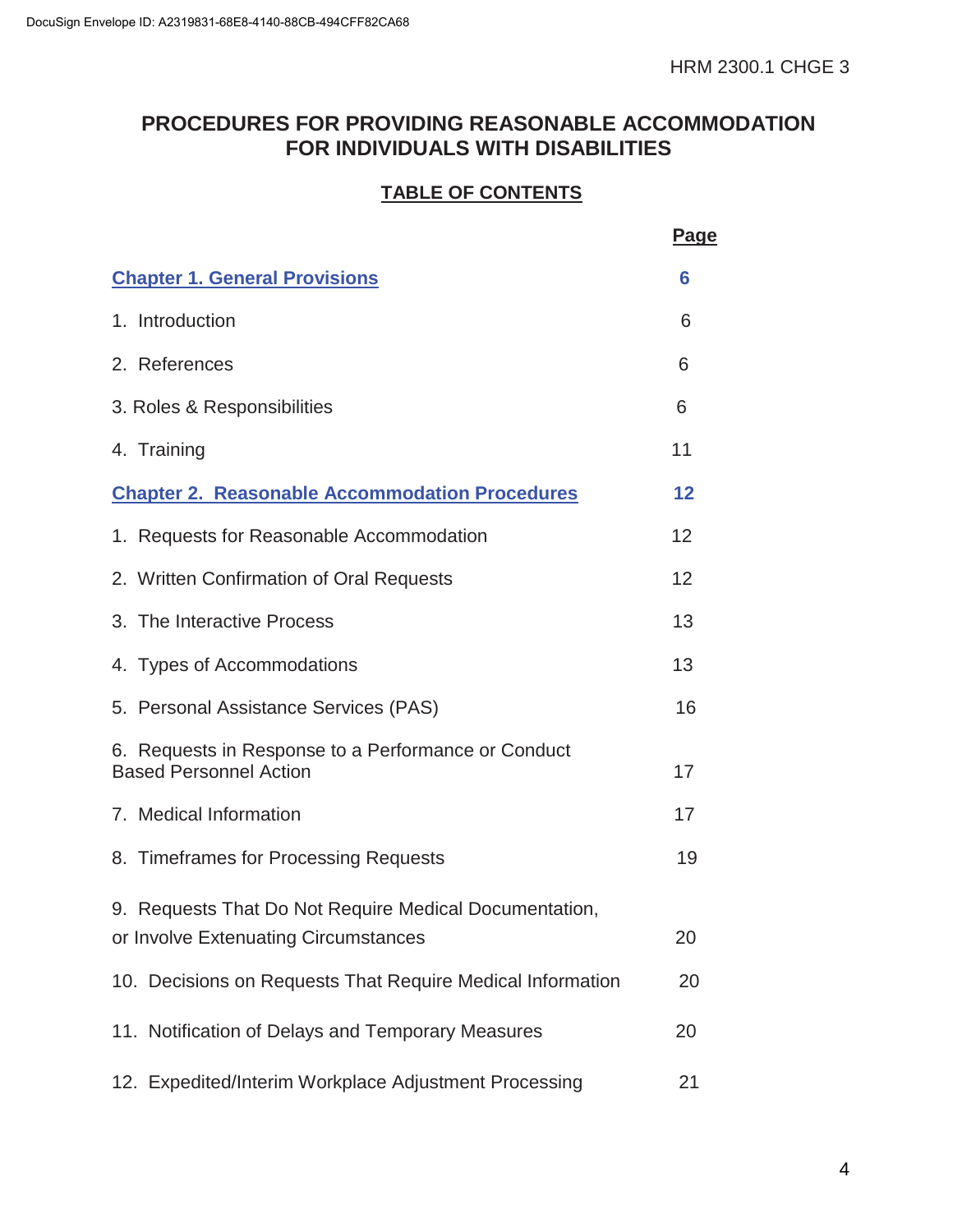| 13. Final Decision Granting a Reasonable Accommodation                                |    |
|---------------------------------------------------------------------------------------|----|
| 14. Final Decision Denying a Reasonable Accommodation                                 | 22 |
|                                                                                       | 23 |
|                                                                                       | 23 |
| 17. Avenues for Redress of Reconsideration Decision                                   | 23 |
|                                                                                       | 24 |
|                                                                                       | 24 |
|                                                                                       | 24 |
| <b>Appendices</b>                                                                     |    |
| Appendix A. GSA Form 3676, Confirmation of Reasonable Accommodation<br><b>Request</b> | 26 |
| Appendix B. GSA Form 3677, Review of Reasonable Accommodation<br><b>Request</b>       | 27 |
| <b>Appendix C. Sample Final Decision Letter</b>                                       | 28 |
| <b>Appendix D. Reasonable Accommodation Resources</b>                                 | 30 |

Appendix E. Definitions 32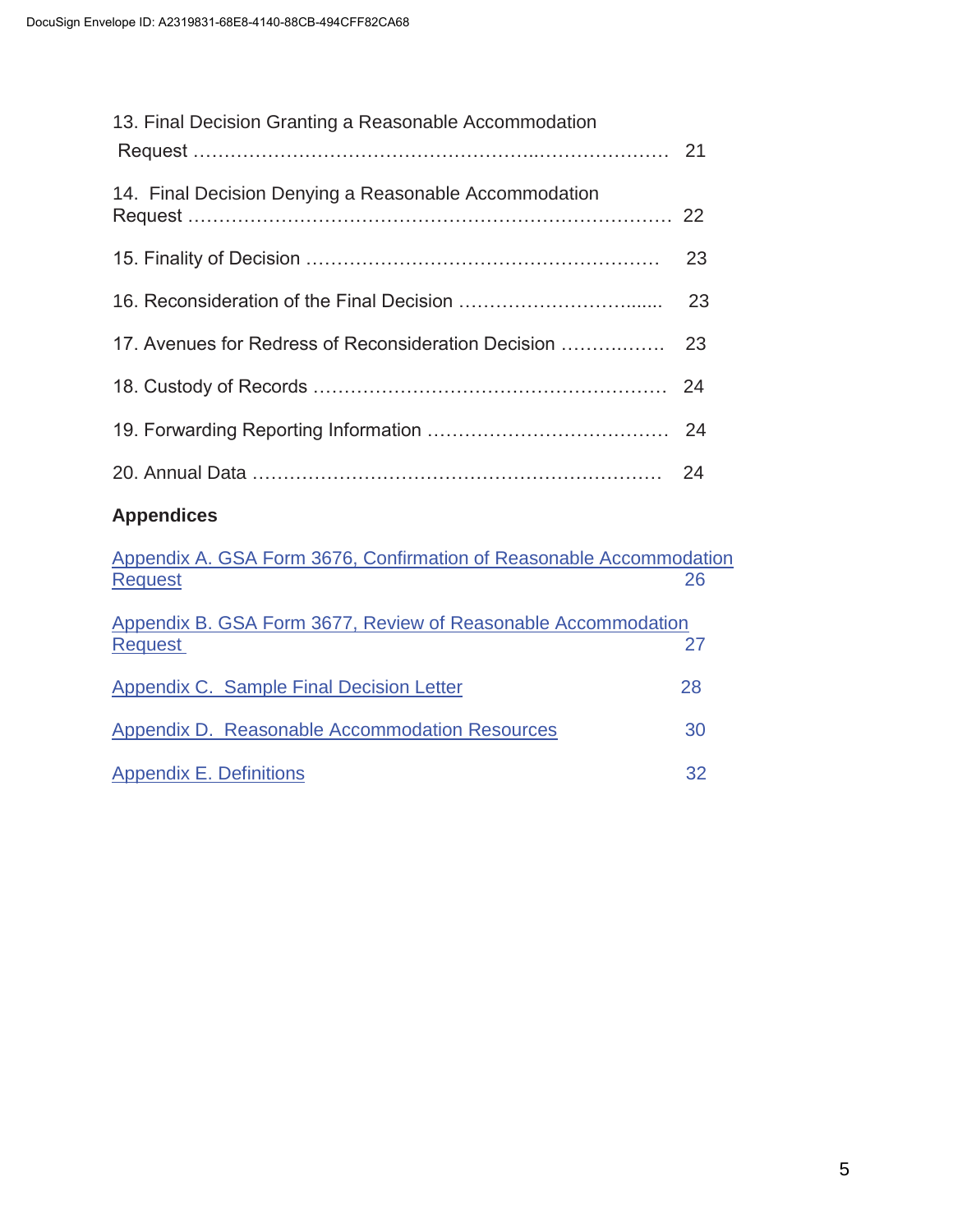### **CHAPTER 1. GENERAL PROVISIONS**

<span id="page-6-0"></span>1. Introduction. This Order prescribes the responsibilities and procedures for submitting and responding to requests for reasonable accommodations to qualified employees or applicants with disabilities.

2. References.

a. The Rehabilitation Act of 1973 (29 U.S.C. Section 791), as amended to date.

b. Americans with Disabilities Act Amendments Act of 2008.

c. Equal Employment Opportunity Commission (EEOC) Final Rule Implementing the Americans with Disability Act Amendments Act of 2008 (March 25, 2011).

d. Titles I and V of the Americans with Disabilities Act of 1990.

e. Executive Order 13548 of July 26, 2010: Increasing Federal Employment of Individuals with Disabilities.

f. Executive Order 13163 of July 28, 2000: Increasing Federal Employment of Individuals with Disabilities.

g. Executive Order 13164: Establishing Procedures to Facilitate the Provision of Reasonable Accommodation.

h. 29 C.F.R. Part 1614: Federal Sector Equal Employment Opportunity.

i. 29 C.F.R. Part 1630: Regulations to Implement the Equal Employment Provisions of the ADA.

j. Privacy Act of 1974, as amended.

3. Roles & Responsibilities.

a. Requester. A qualified employee or applicant including a representative acting on the employee's or applicant's behalf, who requests reasonable accommodation.

The requester will:

(1) In the case of an employee, inform his/her supervisor, the next level supervisor in his/her immediate supervisory chain, or the Local Reasonable Accommodation Coordinator (LRAC) of the need for an accommodation. In the case of an applicant, inform the servicing HR staffing specialist or the Human Resources Services Center (HRSC) Director for the vacancy. The requester can also submit their reasonable accommodation request to reasonableaccommodation@gsa.gov. Confirm his/her oral request for reasonable accommodation in writing, as soon as possible, if making an oral request. It is strongly encouraged that the requester complete the GSA Form 3676,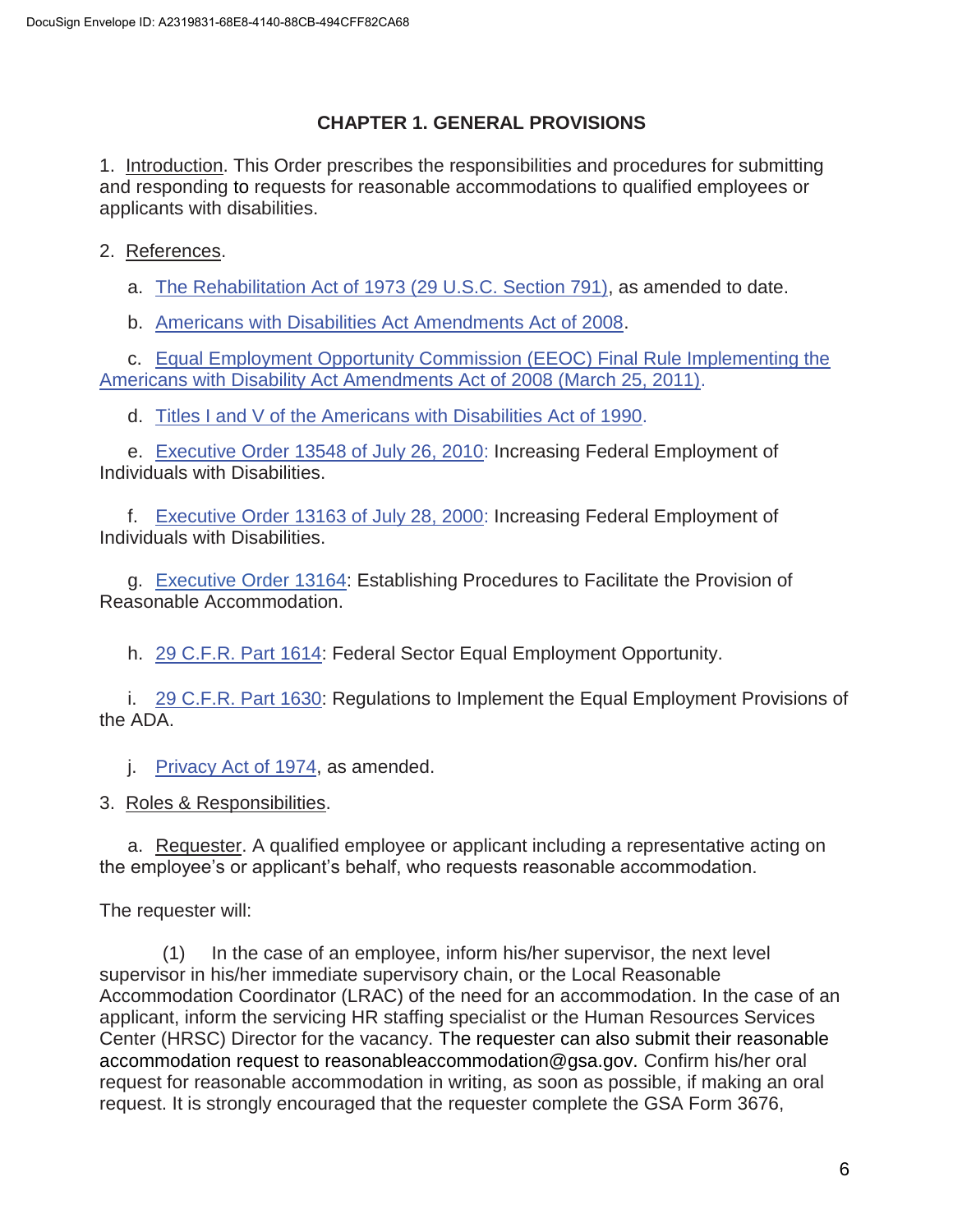Confirmation of Reasonable Accommodation Request *(*Appendix A*).*

(2) Cooperate fully and in good faith engage in the interactive process;

(3) Respond to the DM's request for relevant information, including medical information requested by the LRAC, in a timely manner; and

(4) Notify the designated DM and LRAC in writing if representation is obtained and provide representative's contact information.

(5) May periodically check with the LRAC, by phone or email for information on the status of their reasonable accommodation request.

b. Decision Maker (DM). The GSA official who grants or denies the request for reasonable accommodation. In GSA, subject to alternate arrangements per 3.c. below, there are two DMs who can process a request from an employee. The first level supervisor in the employee's immediate supervisory chain will render a written decision on a reasonable accommodation request, except in the event of an extended absence of the first level supervisor; in that event, the second level supervisor shall be the DM. For applicants, the DM is the Director of the servicing Human Resources Services Center (HRSC). The DM will:

(1) Be knowledgeable about the procedures for processing requests for reasonable accommodation and contact the LRAC for guidance;

(2) Contact the LRAC for assistance with explaining GSA's process for requesting accommodation and who will issue the decision to the requester;

(3) Advise the requester to submit a written confirmation of any oral accommodation request received;

(4) Provide the LRAC any relevant information to determine the essential duties of the position to assist in determining whether the employee or applicant is an "individual with a disability" and if the requested accommodation would be effective;

(5) Engage in the interactive process in good faith. Communicate throughout the process with the requester to determine what, if any, accommodations are available. Effective communication is particularly important in cases where the specific limitation or barrier is unclear, where an effective accommodation is not obvious, or where the parties involved are considering different possible reasonable accommodations;

(6) Consult with the LRAC to determine if medical documentation is needed;

(7) Make the decision regarding a request for reasonable accommodation in consultation with the LRAC in accordance with the guidance outlined in this Order in addition to all applicable laws and regulations. Consult with OGC before issuing a partial or complete denial of reasonable accommodation;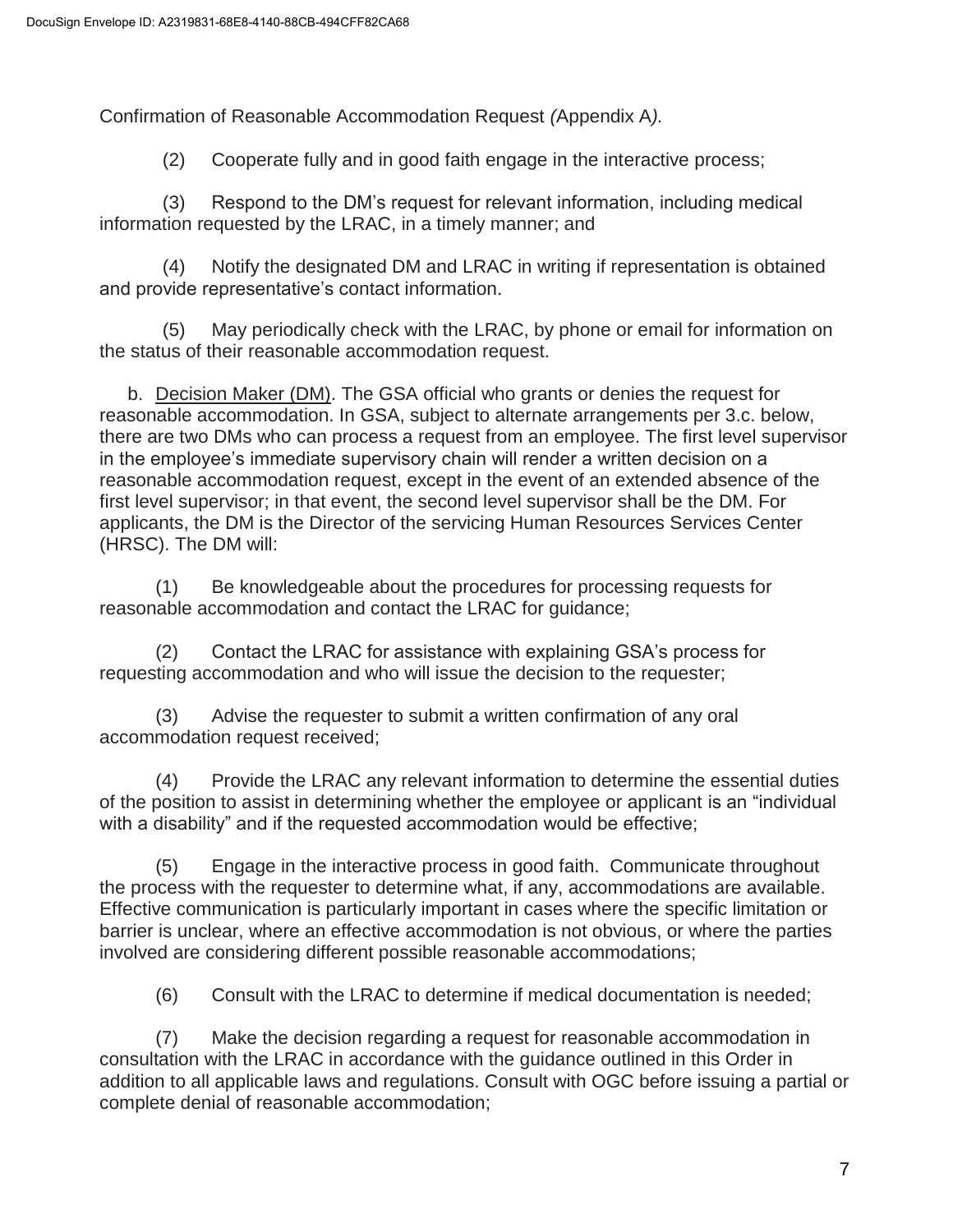(8) Work with the LRAC to prepare and issue the final decision letter and the GSA Form 3677 to grant or deny the reasonable accommodation request;

(9) If any part of a request is denied, notify the requester of his/her right to seek informal resolution and reconsideration of that decision by the next higher level supervisor as appropriate;

(10) Ensure that the appropriate accommodations are provided in accordance with the timeframes outlined in Chapter 2, Section 8;

(11) Maintain confidentiality of information received during the reasonable accommodation process; and

(12) Comply with records management and reporting requirements.

c. OHRM will:

(1) Ensure compliance with governing laws and regulations, Executive Orders, and agency policies related to the provision of reasonable accommodation. This may include, among other things, designating alternate decision makers or centralizing decision making for reasonable accommodation requests in OHRM in order to ensure effective and efficient processing; and

(2) Designate a National Reasonable Accommodation Coordinator (NRAC) to advise the LRAC on the provisions of reasonable accommodation, and evaluate and monitor the overall effectiveness of program compliance.

d. National Reasonable Accommodation Coordinator (NRAC). A designated national level program manager and subject matter expert in OHRM with oversight and compliance responsibility for GSA's reasonable accommodation program.

The NRAC provides guidance and assistance to the LRACs, DMs, employees, and other agency officials, and will:

(1) Develop the agency's policies, and procedures on disability issues, as necessary;

(2) Ensure GSA's compliance with its obligations to provide reasonable accommodation;

(3) Maintain a roster of designated LRACs and keep GSA's information up to date;

(4) Oversee the centralized procedures for requesting medical reviews and examinations to ensure program efficiency and proper handling of medical information associated with the GSA's reasonable accommodation procedures;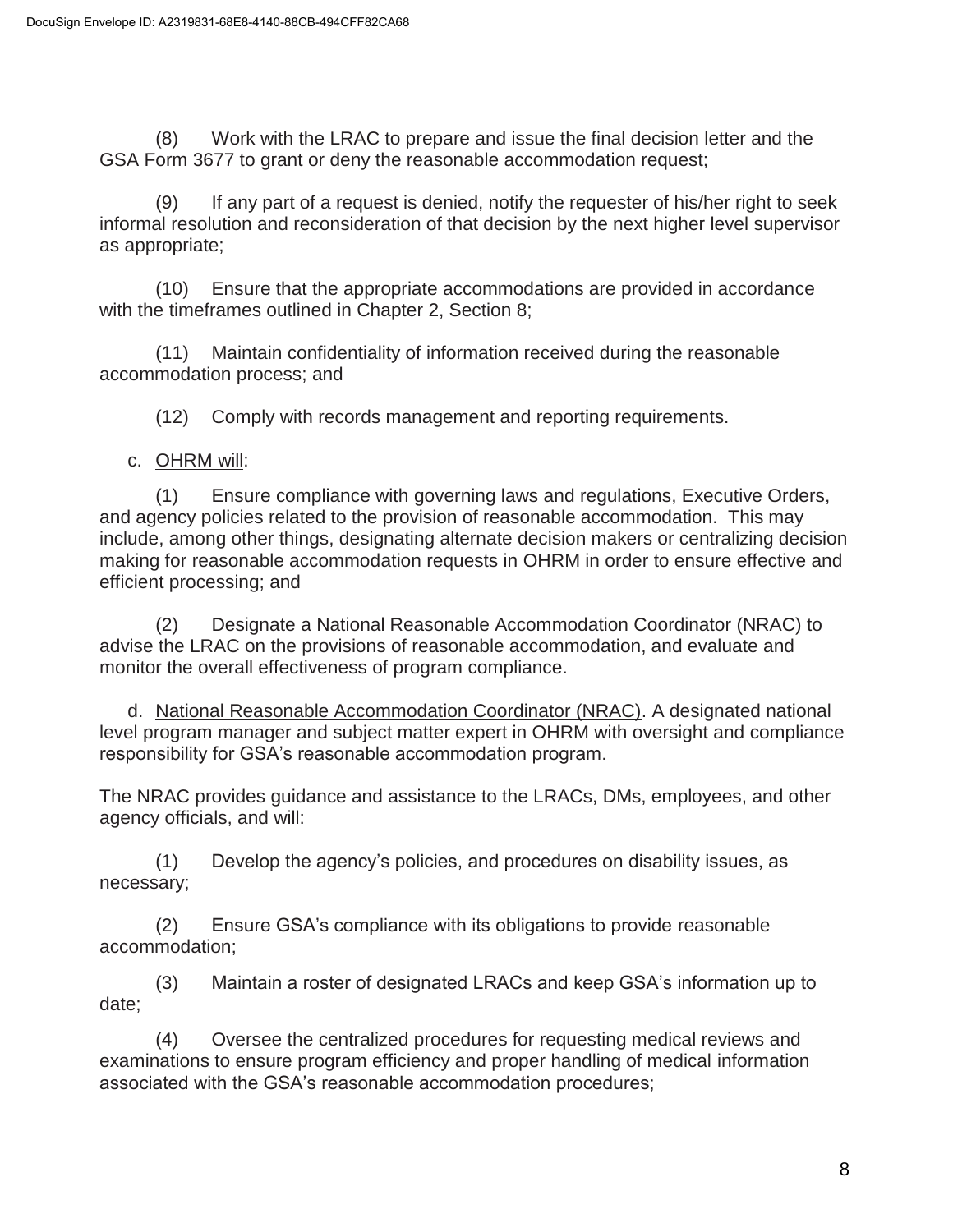(5) Review and provide advice to the LRAC on prospective partial or complete denials of reasonable accommodation requests to determine alternate solutions, if any, and program consistency;

(6) Consult with DM, LRAC, and OGC on complex cases, to obtain advice on determinations regarding qualifying individuals and possible accommodations;

(7) Partner with other program offices such as the Office of Civil Rights (OCR), Office of Administrative Services (OAS), Office of GSA IT (GSAIT), and use other resources in an effort to promote adherence of GSA's obligation to provide reasonable accommodation involving informal resolution, assistive technology, IT solutions, and IT accessibility to its employees;

(8) Track and report summary data on all requests for reasonable accommodation and the disposition of those requests annually to the EEOC and other reporting requirements; and

(9) Provide training to the LRACs, employees and supervisors, as needed.

### e. Human Resource Service Centers (HRSCs) will:

(1) Designate properly trained Human Resources Specialists to serve as the primary and alternate LRAC. Keep the NRAC informed of the designated LRAC;

(2) Assist the LRAC in identifying positions available as potential reassignments in cases where reassignment is evaluated as a possible accommodation for an employee, and in reviewing the essential functions of those positions; and

(3) The HRSC Director will serve as the DM, and will work with the LRAC on requests from applicants for employment for accommodation during the application process.

f. [Local Reasonable Accommodation Coordinator \(LRAC\).](https://insite.gsa.gov/topics/hr-pay-and-leave/policies-and-resources/reasonable-accommodation/reasonable-accommodation-coordinators) A designated local primary/alternate Human Resources (HR) specialist in the servicing HRSC, either on a fulltime or collateral-duty basis, with the appropriate knowledge, skills and abilities responsible for providing advice, and assistance to employees, DMs, and other agency officials on processing reasonable accommodation requests.

The LRAC provides advice and assistance to employees and supervisors on reasonable accommodation requests, and will:

(1) Work with the DM to gather sufficient information to make an informed decision on the request, including determining whether the employee or applicant is a "qualified individual with a disability," whether the requested accommodation would be effective, and/or whether alternative accommodations would be effective;

(2) Assist the requester and DM with processing requests for accommodation by engaging in the interactive process, including completing the appropriate forms (See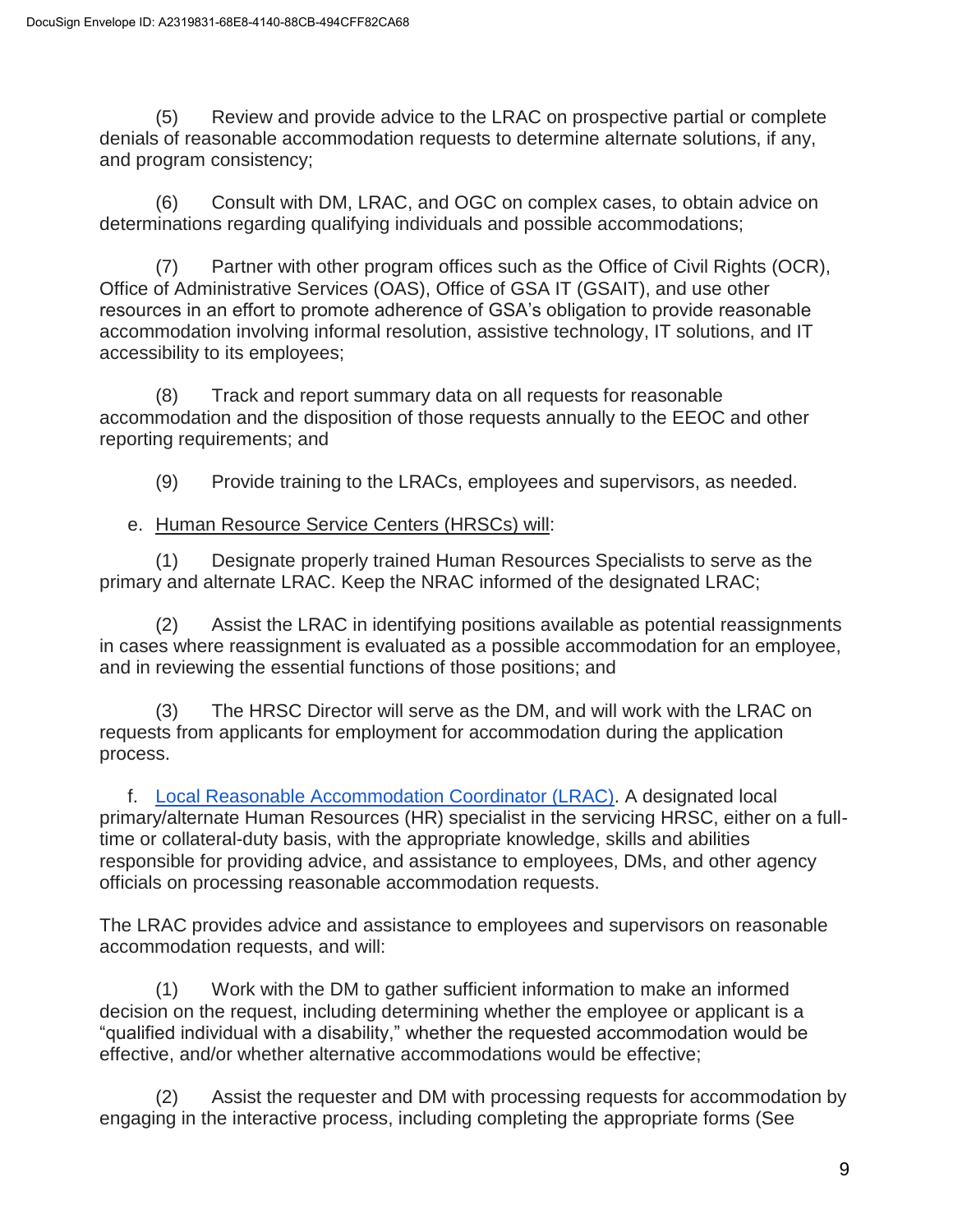### Appendix);

(3) Ensure that all requests for accommodation outside the control of the DM, such as requests for assistive technology, facility renovations, and parking, are routed to the appropriate individual, coordinated with appropriate organizations, and are processed in accordance with the timeframes outlined in section 2-8;

(4) Work with the DM and/or others, such as the NRAC and OGC, to determine if medical documentation is needed. For obvious disabilities, typically no medical documentation is required beyond understanding specific limitations and barriers;

(a) For requests from applicants, the LRAC in consultation with the HRSC Director will issue the request for medical documentation and/or exams related to appropriate accommodations.

(b) For requests from employees, the LRAC, in consultation with the DM, will issue the request for medical documentation and/or exams. The LRAC will advise the DM on restrictions and limitations, recommend appropriate accommodations, and consult with the agency's Medical Review Officer (MRO), if needed.

(5) Coordinate prospective denials of requests for accommodation with the NRAC prior to a proposed final decision including partial denials to determine alternate solutions, and program consistency;

(6) For employees: work with DM, HRSC, and requester to identify positions for potential reassignment;

(7) Work with the DM and OGC to obtain legal review for legal sufficiency of a proposed final decision which results in a partial or complete denial of the requested accommodation(s);

(8) Maintain confidentiality of medical information received during the reasonable accommodation processing procedure;

(9) Track and report all requests for reasonable accommodation and the disposition of those requests. Report relevant data to the NRAC as required;

(10) Maintain a reasonable accommodation case file separate from the employee's official personnel folder;

(11) Assist with completing the "Agency Certification of Reassignment and Accommodation Efforts," SF-3112D, when required for employees applying for disability retirement to certify efforts made by the agency to provide reasonable accommodation including job searches, if any, for reassignments;

(12) Work with, or provide supporting information to, the NRAC, OCR, and OGC in addressing responses to litigation, informal and formal complaints, grievances, and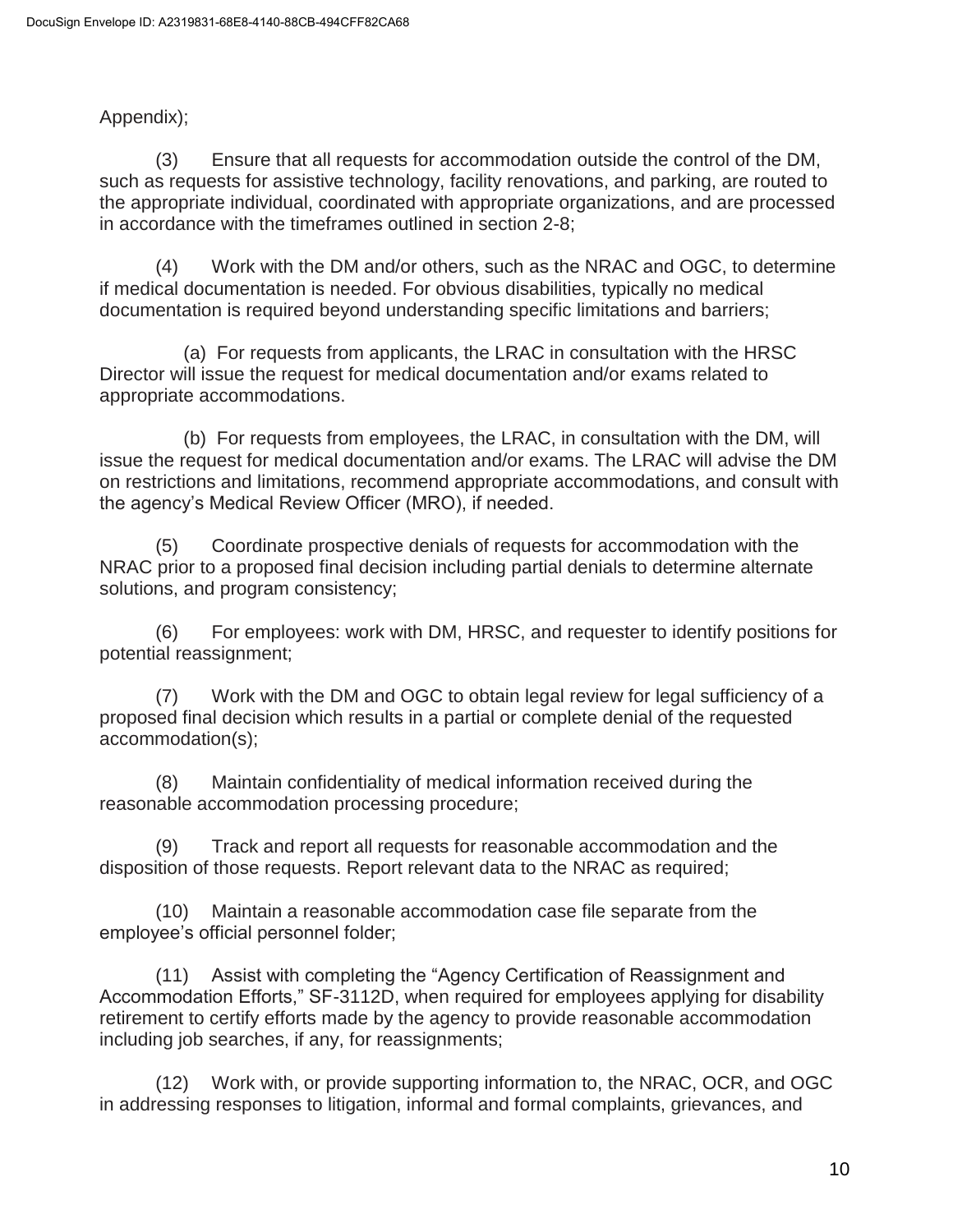other inquiries involving reasonable accommodation requests; and

(13) Provide training on reasonable accommodation to employees and supervisors, as needed; and

(14) The LRACs will meet with the NRAC on a regular basis to ensure consistency throughout GSA in its processing of requests for reasonable accommodation.

4. Training. GSA will train all of its employees about its reasonable accommodation procedures to ensure that they have sufficient information to understand their roles and obligations in the reasonable accommodation process.

a. OHRM will ensure that training requirements are met and implemented throughout GSA.

b. Managers and Supervisors are expected to adhere to the requirements to participate in the GSA's EEO training which will provide a basic understanding of legal requirements for providing reasonable accommodation under the ADA and The Rehabilitation Act of 1973 for individuals with disabilities.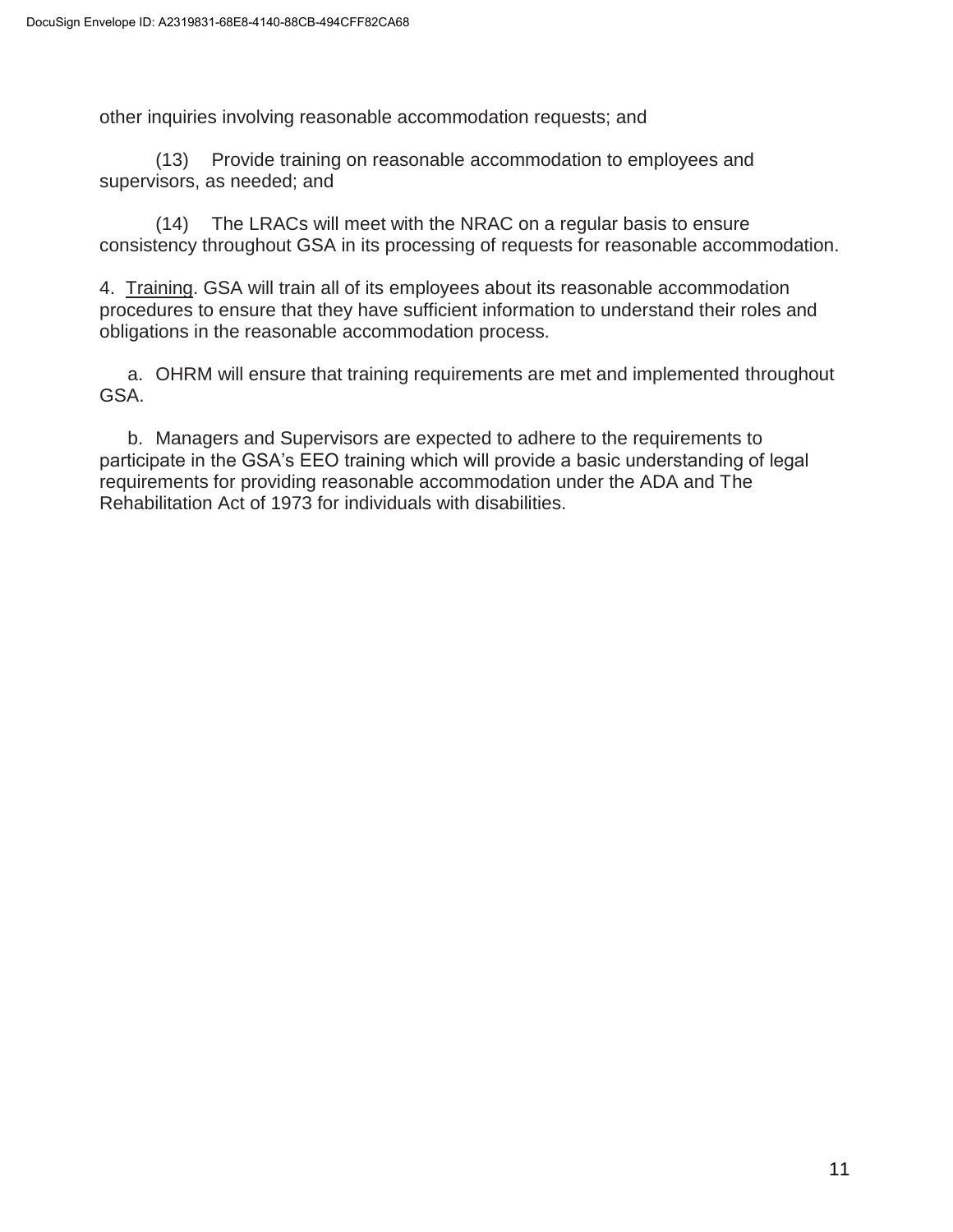# **CHAPTER 2. REASONABLE ACCOMMODATION PROCEDURES**

<span id="page-12-0"></span>1. Requests for Reasonable Accommodation. A request for reasonable accommodation is an oral or written statement that an individual is in need of a modification or adjustment to the work environment, to the application process, or to access to a benefit or privilege of employment because of limitations imposed on the individual by a medical condition. A request does not have to use any special words, such as "reasonable accommodation," "disability," or "Rehabilitation Act." The reasonable accommodation process begins as soon as the oral or written request is made as defined below. A requester may seek a reasonable accommodation whenever he/she chooses, even if he/she has not previously disclosed the existence of a disability.

a. An individual's request must be considered if it is made either orally or in writing to his/her immediate supervisor, or the next level supervisor in his/her immediate supervisory chain, or the LRAC.

b. An applicant for employment at GSA may request a reasonable accommodation orally or in writing from the staffing specialist of the servicing HRSC, or any agency employee with whom the applicant has contact in connection with the application process.

c. A family member, friend, health care professional or other representative may request a reasonable accommodation on behalf of a GSA employee or applicant either orally or in writing. The request should be forwarded to the same GSA official to whom the employee or applicant would make the request. To the extent possible, an individual with a disability should be contacted to confirm that he/she in fact wants a reasonable accommodation.

2. Written Confirmation of Oral Requests. To enable GSA to keep accurate records regarding requests for accommodation, applicants and employees seeking a reasonable accommodation should follow up an oral request by completing the GSA Form 3676, *Confirmation of Reasonable Accommodation Request*, located at Appendix A. The form should be submitted to the DM or LRAC in accordance with this Order.

a. If the requester requires assistance to obtain or complete the form, the DM or LRAC will assist the requester.

b. While the written confirmation should be made as soon as possible following an oral request, it is not a requirement for the request itself. GSA will begin processing the request as soon as it is made, whether or not the written confirmation has been provided.

c. When an employee has need of a reasonable accommodation on a repeated basis such as the assistance of a sign language interpreter or reader, the confirmation form is required only for the first request. However, the requester must give appropriate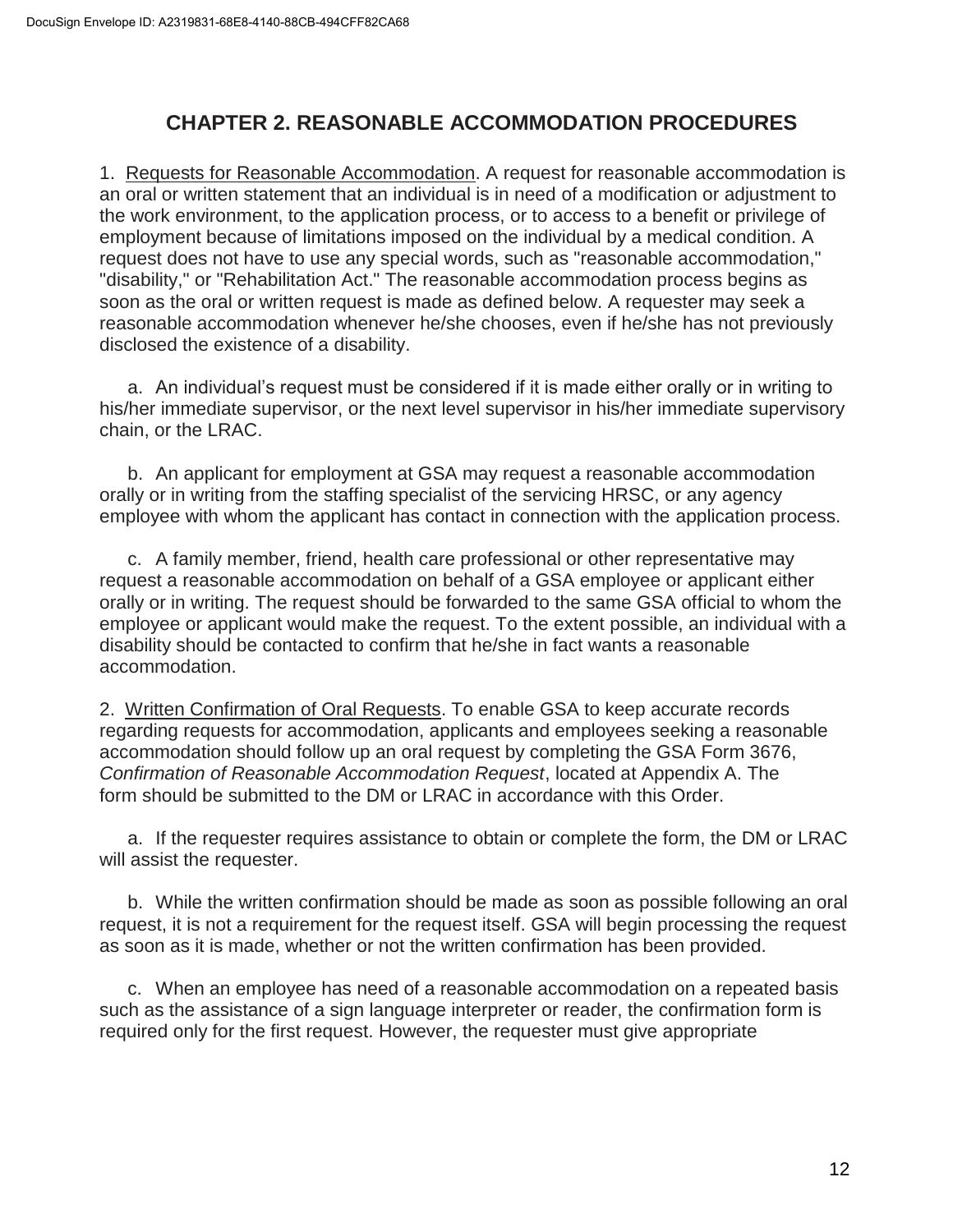advance notice to his/her immediate supervisor in writing (e.g., email or memo) of the pertinent details of the request for each subsequent time the accommodation is needed. If an accommodation is needed on a regular basis (*e.g.*, for a weekly staff meeting), the supervisor should make the appropriate arrangements without requiring a repeated request in advance of the occasion. See Appendix D - Reasonable Accommodation Resources - regarding services and equipment available for reasonable accommodation requests.

#### 3. The Interactive Process.

a. When an individual makes an oral or written request for reasonable accommodation, the manager should ordinarily begin to engage in the interactive process with the individual after receiving notice of the request. The interactive process is the communication between the DM and the requester, in consultation with the LRAC, to determine how best to respond to the employee's request. During this process, an individualized assessment will be conducted to review essential and collateral job functions, the employee's limitations, and possible accommodations. The interactive process may require more than one discussion, and may involve trying and evaluating the effectiveness of more than one accommodation. The LRAC will also explain the reasonable accommodation process to the employee at this time.

b. Ongoing communication and cooperation are important, especially when a specific limitation, problem, or barrier is unclear or when the disability or an effective accommodation is not fully understood. Thus, it is recommended that substantive interactive discussions be documented, with at least the date, time, participants, and key points noted by the DM and/or LRAC.

c. In the case of an applicant for employment, the servicing HR staffing specialist and/or LRAC will engage in the interactive process with the applicant.

d. Once a job offer has been made, if an accommodation is requested, the interactive process with the new employee with a known disability (post-offer but pre- onboarding) should be conducted by the new supervisor, in consultation with the LRAC to discuss and identify possible accommodations, and ensure that the agreed to accommodation is in place when the new employee starts.

e. In some instances, the requester will suggest a specific type of reasonable accommodation that he/she thinks will be effective. However, both the DM and the requester should work together in good faith to explore available and effective reasonable accommodation options throughout this process.

#### 4. Types of Accommodations.

a. Overview. The possible types of reasonable accommodations are vast and an exhaustive list cannot be provided in this document. Refer to Appendix D for a list of resources to aid in this process. DMs and LRACs are encouraged to think creatively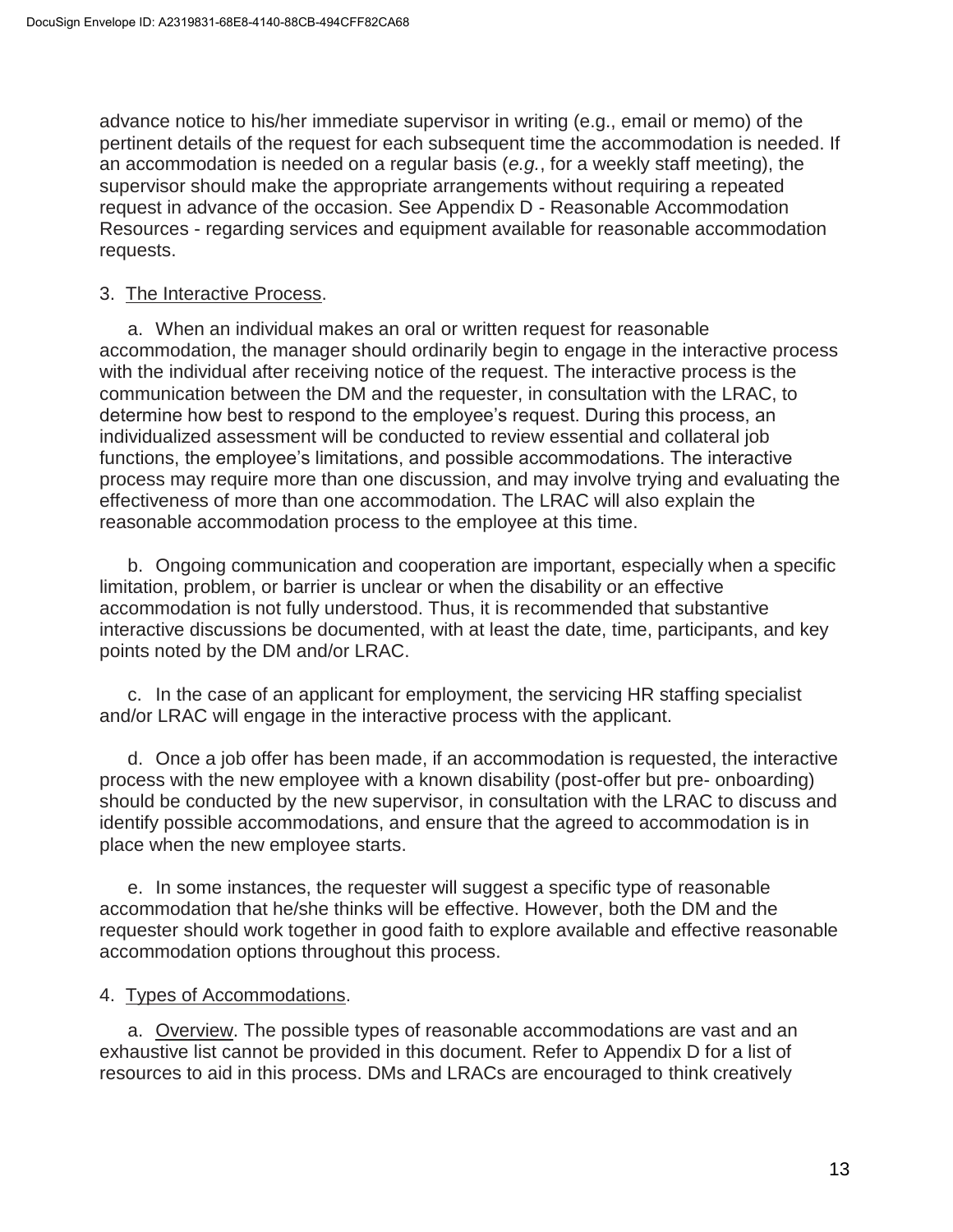when considering possible accommodations, because there are often several types of effective reasonable accommodations available for most requests. The DM should grant an effective accommodation, which may not necessarily be the specific accommodation the requester has proposed. These are some of the common types of accommodations:

- Modification of work schedules;
- Allowance of breaks or approval of leave;
- Allowance of telework beyond that normally provided by the agency policy or collective bargaining agreement;<sup>1</sup>
- Change how or when "non-essential" job duties are performed; and
- Adjustments to office space.

b. Who Arranges Accommodations. The DM in coordination with the LRAC should arrange accommodations. Some accommodations require additional coordination with other GSA offices and external resources.

c. Who Pays for Accommodations. The employee's office bears primary responsibility for the funding of reasonable accommodations. While some alternate funding resources exist, in the event that there is not sufficient funding, or if the time to deliver is anticipated to be too long, the office should fund the purchase.

d. Requests Involving Assistive Technology. The LRAC, in consultation with the DM, may need to coordinate with the appropriate GSA offices to ensure proper procurement, inventory, and implementation of assistive technologies and/or information technology and/or communication equipment for use by employees as accommodations.

e. Requests for Reader or Sign Language Interpreters, or Other Assistive Staff. If current staff can provide an effective accommodation, the DM will consider that option. If not, the DM will request the assistance of the individuals or offices responsible for procuring these types of services in processing the request such as through normal procurement procedures. Each individual office is responsible for funding such services and should consider using the GSA Schedule as a vehicle to locate available vendors where appropriate. Consult the LRAC for more information.

f. Requests for the Removal of an Architectural Barrier(s), and Reconfigured Workspaces. The DM and the LRAC will coordinate with the individual or office responsible for the function.

g. Requests for Special Furniture. The DM and the LRAC will coordinate with the individual or office responsible for procuring special furniture. This includes chairs, height adjustable workstations, and height adjustable desktop devices that sit on top of regular desks.

 $1$  If an emplovee is approved for a full-time telework arrangement, the employee needs to be coded as a Full-Time Teleworker in the appropriate GSA tracking systems.

h. Requests for Accessible Parking. If parking is being requested as a reasonable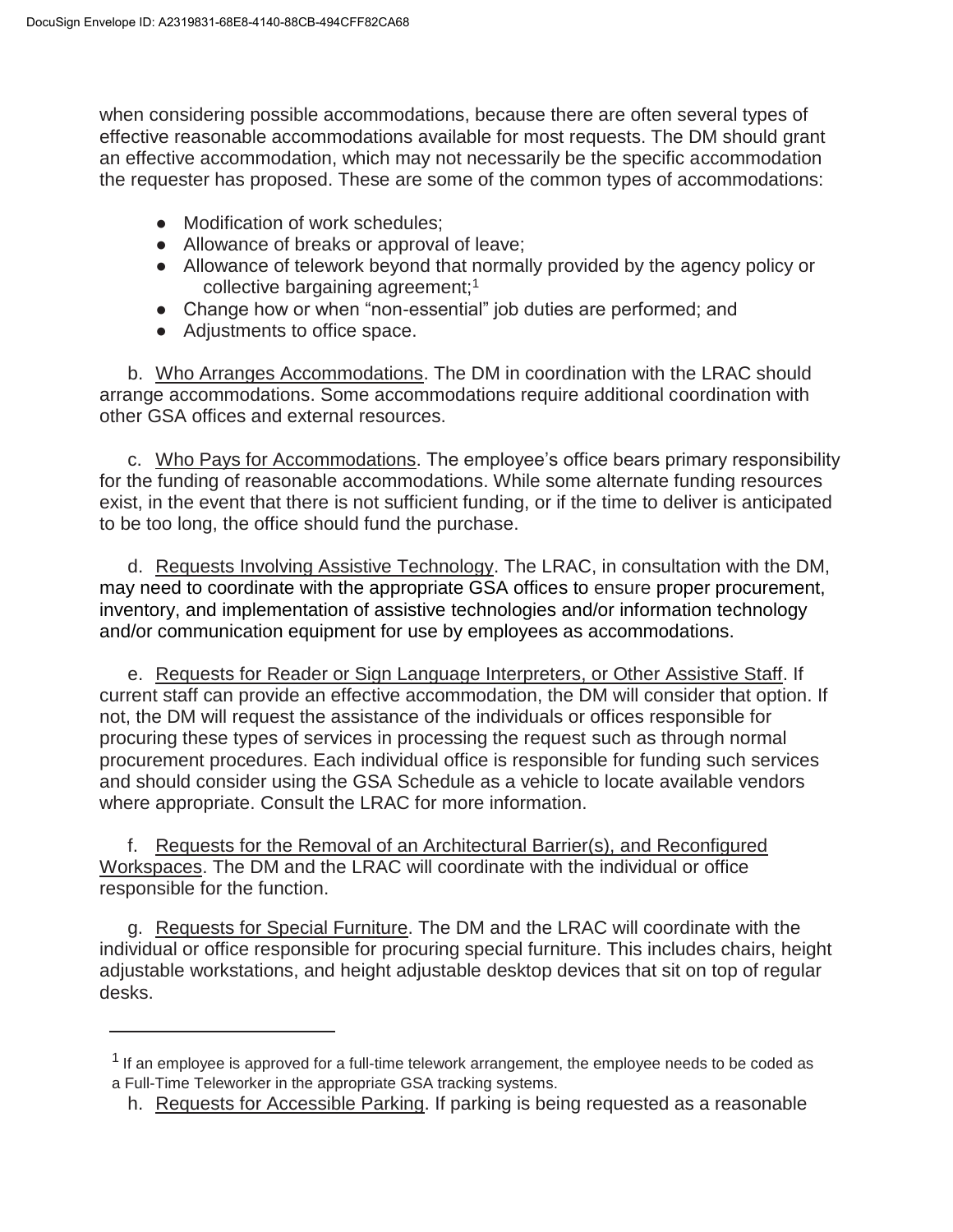accommodation, it is important to review the applicable GSA policies and requirements for providing parking at GSA owned facilities. The DM will coordinate the request for accessible parking with either (1) the appropriate property manager responsible for the building where the accommodation is being requested, or (2) with the appropriate individual who issues the parking permits as defined in the applicable parking policy.

i. Requests for Accessible Travel and Transportation. If premium transportation is being requested as a reasonable accommodation in accordance with 41 CFR 301-10.123 and the Federal Travel Regulation which states in summary an agency may authorize certain accommodations due to a medical disability if certified by a competent medical authority. Such certification may be subject to recertification annually. Follow the procedures of this policy when assessing such requests for accommodation.

j. Requests for Reassignment. Reassignment will be considered as an accommodation as a last resort, and only if no accommodations are available to enable the requester to perform the essential functions of his/her current job, or if the only effective accommodation would cause undue hardship. The interactive process is especially critical when reassignment is being considered.

(1) To determine whether there is a position available for reassignment, the DM in consultation with the servicing staffing specialist, the LRAC, and the requester will work to identify:

(a) A funded vacant position within GSA for which the requester may be qualified with or without reasonable accommodation, as determined by a human resources official; and

(b) Any funded position which the servicing HRSC has reason to believe will become vacant over the next thirty (30) calendar days from the date the organization commences the search for an appropriate position, and for which the requester is determined to be qualified by a human resources official. An example: If a search begins on September 1, then the positions being considered are those currently vacant, or expected to be vacant between September 1 and October 1; or if it is determined on September 15, that no vacancies currently exist or are anticipated by October 1, then the search is over and the results should be communicated to the employee.

(2) Before the organization commences the search for an appropriate position, the LRAC will ask the requester to indicate in writing whether he/she is willing to accept a reassignment to:

(a) A job series that is different from the series of his/her current position and if so, which job series; or

(b) Locations outside the commuting area, and if so, which locations are preferred; or

(c) A part-time position; or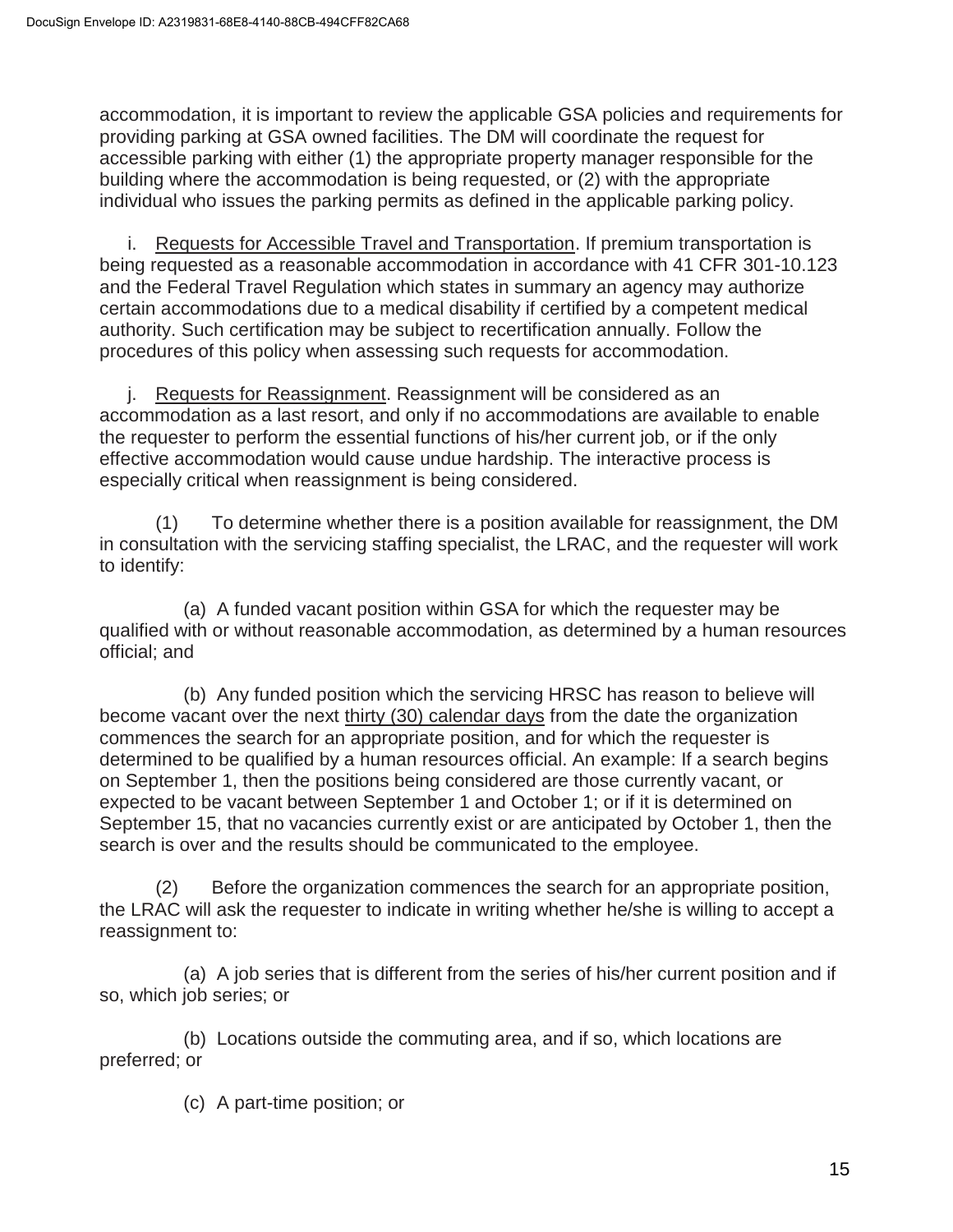(d) A lower grade position as a last resort.

(3) GSA will first focus on positions that are equivalent to the requester's current job in terms of pay status, and other relevant factors. Reassignment may be made to a vacant position outside of the employee's commuting area if the requester is willing to relocate. Determination on the appropriateness of paying relocation costs will be made in accordance with GSA policy.

(a) The HRSC will document efforts taken to locate another position(s) for the record and provide documentation to the LRAC. Retention of such documentation should be maintained in the official reasonable accommodation case file.

(b) The LRAC will provide the DM with information about any identified position(s) in writing, and assist the DM in notifying the requester of the appropriate information, if any.

(4) The DM must make every effort to notify the requester in writing of the appropriate position(s) identified within thirty (30) calendar days of receiving the request for reasonable accommodation, absent extenuating circumstances. If the request will be delayed beyond thirty (30) calendar days, the DM or LRAC should keep the requester advised about the status of the request throughout the process.

(5) If a position is found, the employee will receive a written offer, and will have seven (7) calendar days to consider whether to accept the offered reassignment. If an offer of reassignment is made and considered to be an effective accommodation, refusal could be a basis for denial of accommodation. The time for processing the request will freeze for the period of time during which the offer is being considered by the requester.

(6) If the servicing HRSC is unable to identify a suitable position to which the employee can be reassigned, the employee will be advised as to other options such as disability retirement.

5. Personal Assistance Services (PAS).

a. Overview. PAS will be provided to employees or applicants who request and need these services due to a targeted disability, unless doing so would impose an undue hardship on the agency.

b. Who Can Perform Personal Assistance Services. PAS must be performed by a Personal Assistance Services Provider (PASP), and that PASP may provide PAS to more than one individual. However, when selecting a PASP, primary consideration must be given to the requester's preferences to the extent permitted by law. The PASP may be asked to perform tasks unrelated to PAS, but only if doing so does not result in the failure to provide the PAS required.

c. The Process for Requesting PAS. The same procedures as listed above for requesting reasonable accommodation and determining whether such accommodations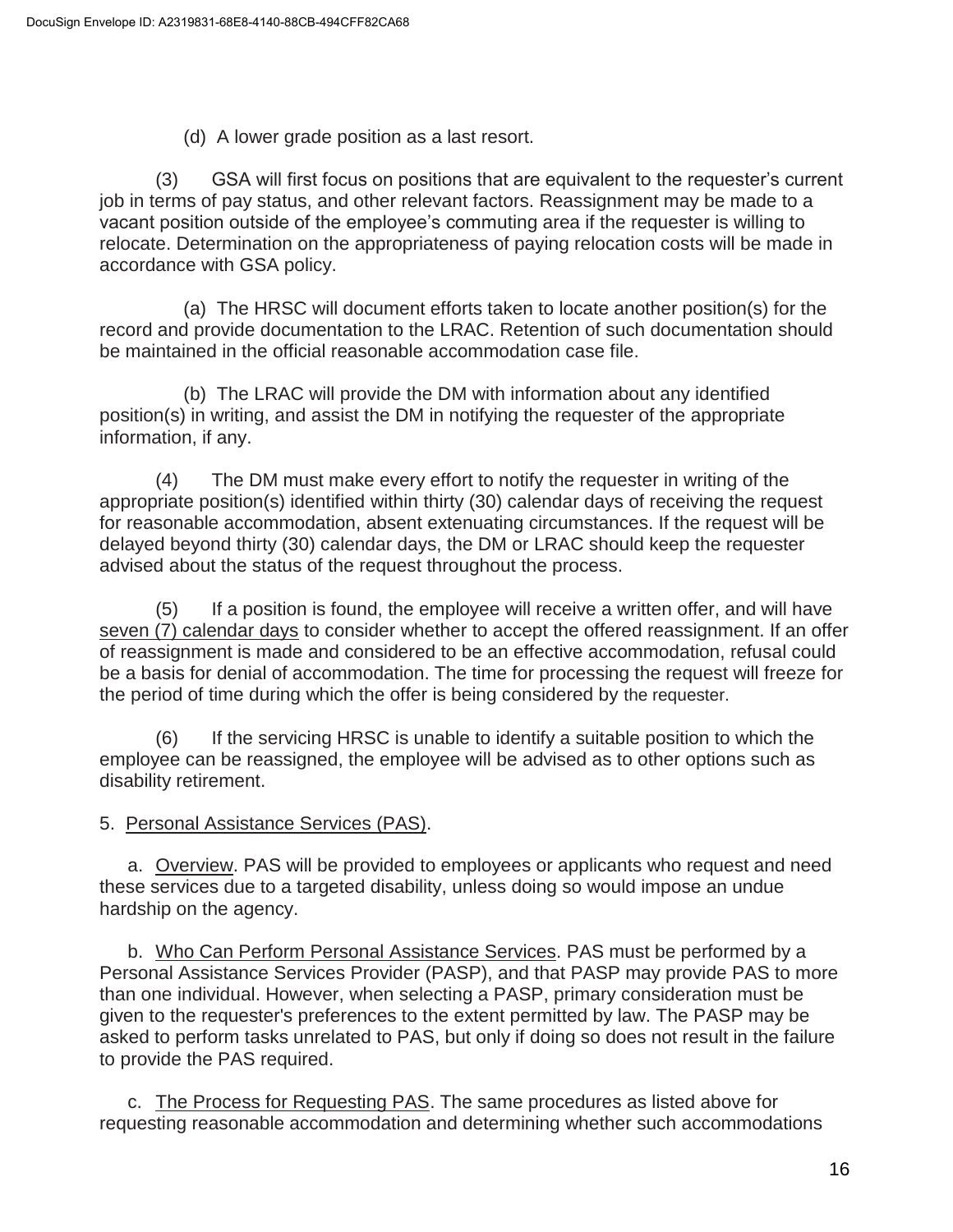are required or would pose an undue hardship, will be followed for requesting PAS. No adverse action will be taken against requesters based on their need for, or perceived need, for these services.

6. Requests in Response to a Performance or Conduct Based Personnel Action. In the event a request for reasonable accommodation is first presented in response to a performance or conduct-based personnel action, the decision-making process associated with the performance or conduct-based personnel action will be followed in accordance with Title 5 of the Code of Federal Regulations, Part 432 or Part 752, whichever is applicable. The agency is not required to rescind or withhold disciplinary or performance action. The reasonable accommodation request would be handled in accordance with this policy.

7. Medical Information. When an employee or applicant requests a reasonable accommodation, GSA is entitled to know that the employee or applicant has a covered disability for which he/she is requesting a reasonable accommodation. In some cases, the disability and the need for accommodation will be obvious or otherwise already known to GSA. In these cases, GSA will seek only medical information relevant and necessary to determine the requester's limitations or barriers. However, when a disability and/or need for reasonable accommodation is not obvious or otherwise already known to GSA, the agency may require that the requester provide medical documentation about the disability and his/her functional limitations. The request for medical documentation shall come from the LRAC.

If the requester provides medical information directly to the DM, the DM will forward the medical information to the LRAC to evaluate and make a determination if it supports the reasonable accommodation request. If the LRAC determines no additional medical information is needed, the LRAC will advise the DM promptly to complete the processing of the request. If the LRAC determines additional medical information is needed, the LRAC will seek the additional medical information. The LRAC may consult the NRAC, and OGC in making these determinations, where appropriate. The LRAC may consult with a Medical Review Officer (MRO), such as a medical professional with Federal Occupational Health (FOH), if the requester has given express permission for such consultation.

### a. Obtaining and Evaluating Medical Information.

(1) If a determination is made to seek medical information, GSA will request information sufficient to substantiate that the individual has a covered disability and needs the requested reasonable accommodation. GSA will request only the medical information relevant to the request being made. GSA will follow the requirements in the EEOC's "*Enforcement Guidance: Disability-Related Inquiries and Medical Examinations of Employees under the Americans with Disabilities Act,"* which is available on the internet at [www.eeoc.gov.](http://www.eeoc.gov/)

(2) The LRAC will seek information or documentation about the nature of the disability and/or functional limitations from the individual, and/or ask the individual to obtain such information from an appropriate professional, such as a physician, social worker, or rehabilitation counselor. To obtain relevant information, all requests for information should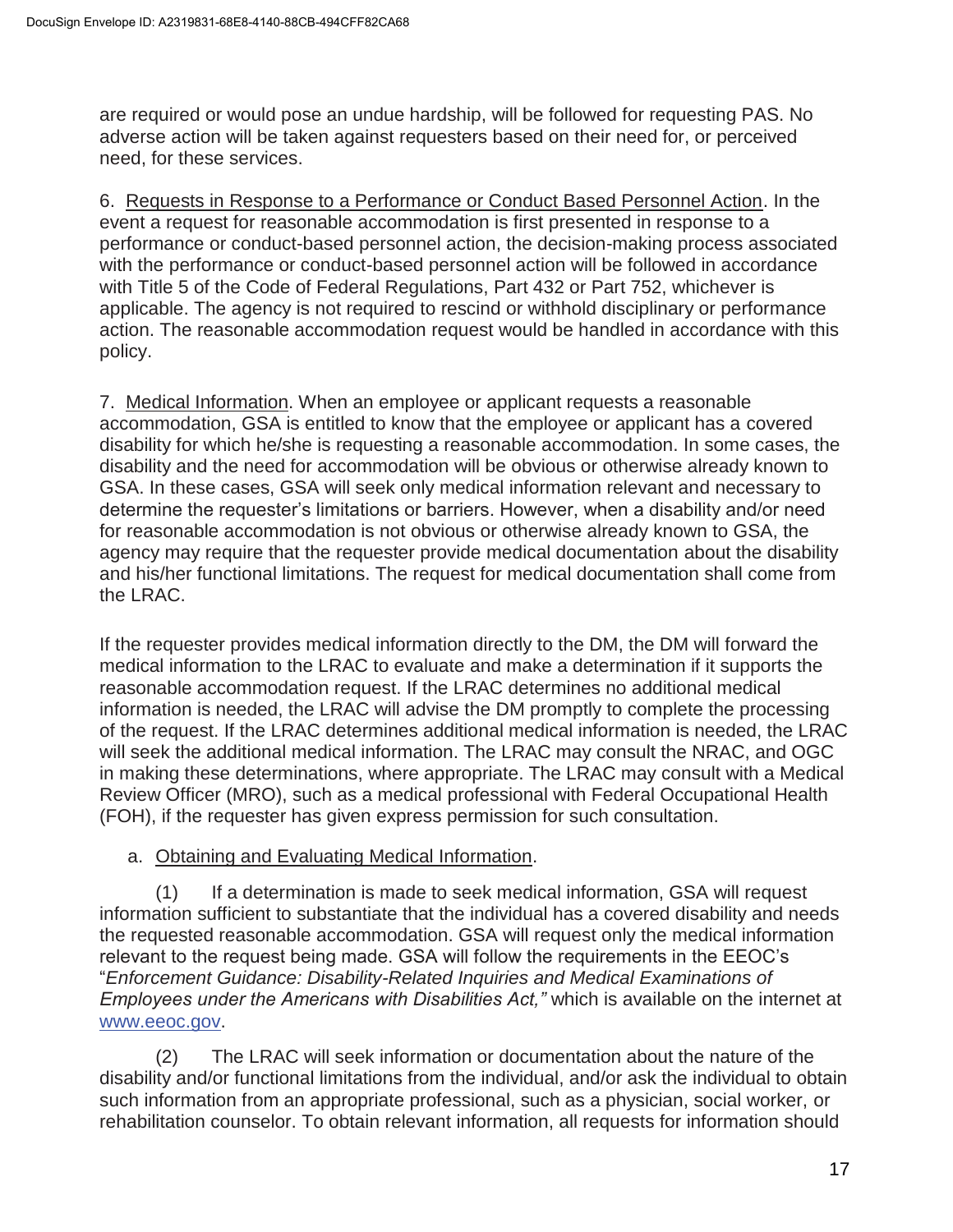describe the actual nature of the job and the essential functions the requester is expected to perform, and inquire about how the requested accommodation will assist the individual to apply for a job, perform the essential functions of a job, or enjoy the benefits and privileges of the workplace.

(a) Once the medical documentation is received, it will be evaluated by the LRAC.

(b) If the information provided by the requester or his/her health care professional (such as a physician, social worker, or rehabilitation counselor), is insufficient to enable GSA to determine whether an accommodation is necessary and would be effective, the LRAC may ask for further information. The LRAC should consult with OGC in connection with deciding if the medical information submitted by the requester is sufficient. If it is determined that additional information is required, the LRAC will explain to the requester specifically why the information which has been provided is insufficient, what additional information is needed, and why it is necessary for a decision on the reasonable accommodation request.

(c) If, after a reasonable period of time, there is still insufficient information to demonstrate that the requester has a covered disability and what, if any, accommodation is required, the LRAC may request that the requester give permission for a Medical Review Officer to review the medical documentation or offer the requester a medical examination, at GSA's expense.

b. Consultation Between the LRAC and the DM. The LRAC will determine if the medical documentation demonstrates that a reasonable accommodation would be appropriate and provide the DM with any relevant information about the requester's functional limitations.

c. Failure to Provide Requested Information. The requester's failure to provide appropriate documentation or to cooperate in GSA's efforts to obtain such documentation may result in a denial of reasonable accommodation.

d. Confidentiality Requirements. Under the Rehabilitation Act of 1973, and Executive Order 13164, medical information obtained in connection with the reasonable accommodation process is confidential. This means that all medical information, including information about functional limitations and reasonable accommodation needs, obtained in connection with a reasonable accommodation request will be kept in files, hard copy or electronic, separate from the employee's official personnel file. It also means that any GSA employee who obtains or receives such information is strictly bound by these confidentiality requirements.

e. Disclosure of Confidential Information. The LRAC or the Director of the servicing HRSC will respond to all requests for the disclosure of confidential records obtained in connection with the reasonable accommodation process. This information may be disclosed only as follows to:

(1) Agency officials who have a need to know, including the DM who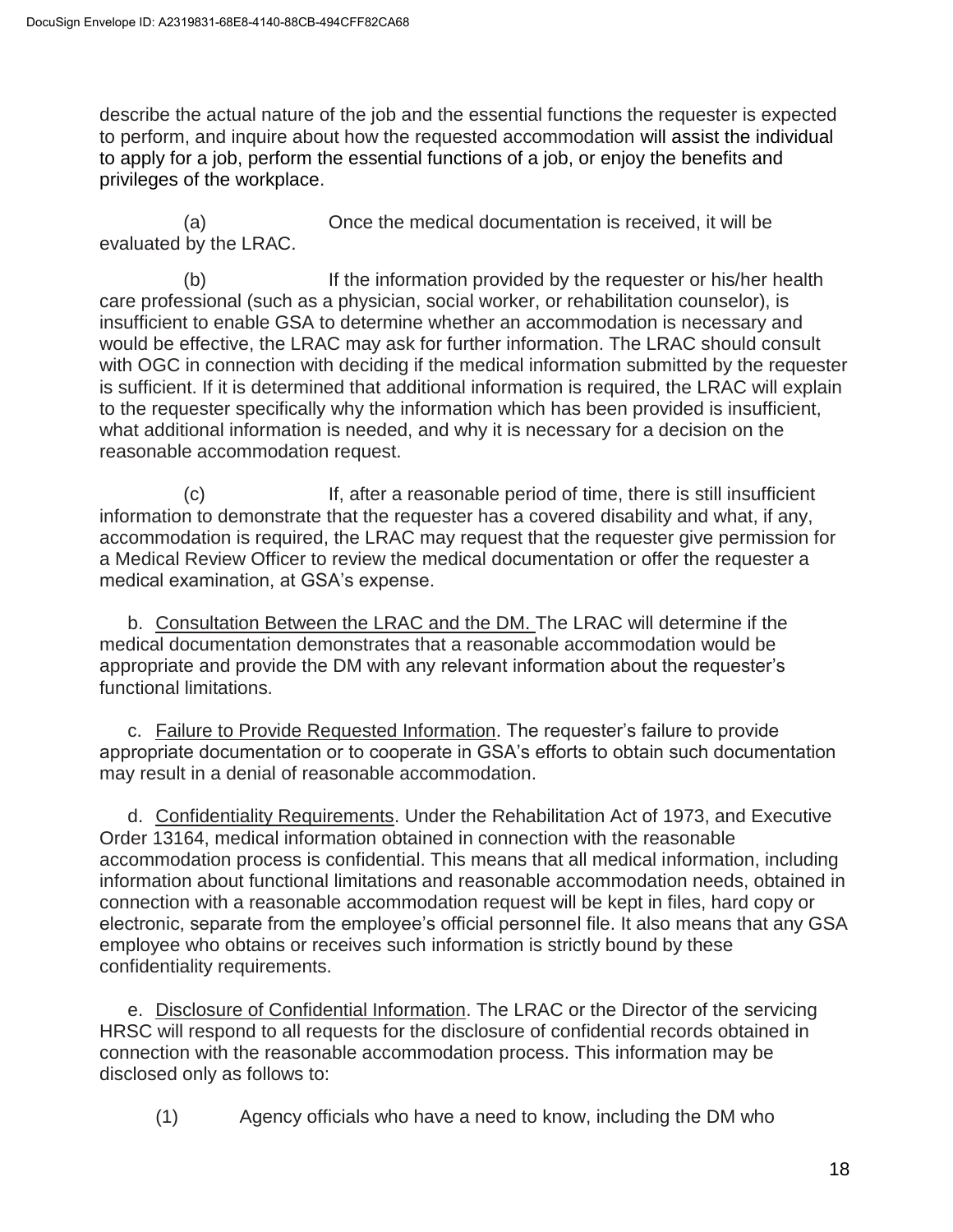requested that the LRAC obtain medical information, may be told about the limitations which the requester's condition imposes, the resulting work restrictions, and the necessary accommodation(s), but medical information is only disclosed on a need-to-know basis.

(a) GSA personnel should raise any information security or privacy concerns, including lost, missing or stolen personally identifiable information, with the GSA Information Security Officer (ISO) or the Privacy Officer, and/or the Office of General Counsel.

(b) If an employee transfers to another position within GSA (for example, a reassignment, detail, or promotion), the employee should notify his/her new supervisor of any pending or approved accommodations if an accommodation is still needed in the new office and/or position. The new supervisor will confirm any pending or approved accommodations with the LRAC. The LRAC will coordinate the appropriate information to ensure accommodation is maintained, if appropriate. If the new position has different essential functions, the accommodation may need to be re-evaluated.

(2) First aid and safety personnel, when appropriate, if the disability might require emergency treatment;

(3) GSA and other Government officials as necessary who investigate and/or litigate the agency's compliance with the Rehabilitation Act;

(4) The Chief Human Capital Officer (CHCO) and his/her designee who are charged with evaluating and reporting on the agency's performance in processing reasonable accommodation requests; and

(5) Workers' compensation offices or insurance carriers in certain circumstances.

Whenever confidential information is disclosed, the individual disclosing the information must inform the recipient of the information about the confidentiality requirements that attach to it. A violation of the medical confidentiality requirements contained in the Rehabilitation Act exposes the agency to liability, even if no other action is taken against the individual whose medical information is disclosed.

# 8. Timeframes for Processing Requests.

a. GSA will process requests for reasonable accommodation and provide accommodations, if granted, in as short a time frame as reasonably possible. GSA recognizes, however, that the time necessary to process a request will depend on the nature of the accommodation requested and whether it is necessary to obtain supporting information.

b. Employees may track the processing of their request for reasonable accommodation by contacting the DM and/or the LRAC. Applicants may contact the LRAC to track the processing of their request for reasonable accommodation.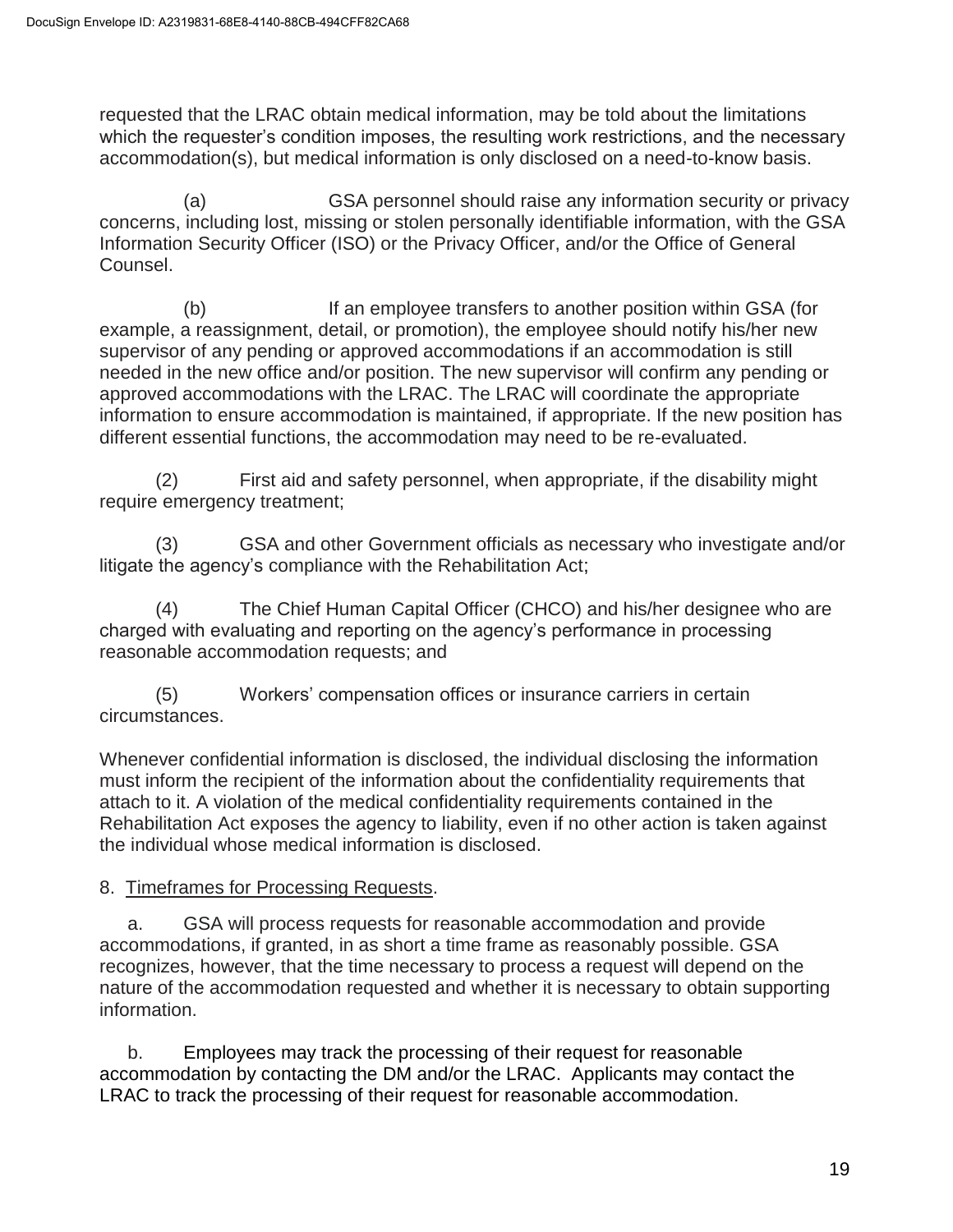c. If an employee or applicant requests reasonable accommodation from a GSA official other than the appropriate DM, the official will:

(1) Forward the request to the appropriate GSA official, if known, or the LRAC;

(2) Notify the employee or applicant that the request was forwarded to the appropriate GSA official, or the LRAC for processing;

(3) The DM or the LRAC will acknowledge the request within three (3) calendar days of receipt; and

(4) The DM will begin the interactive process within five (5) calendar days of receipt of a request for reasonable accommodation from the requester or the LRAC.

9. Requests That Do Not Require Medical Documentation, or Involve Extenuating Circumstances. The DM will decide these requests, in consultation with the LRAC, as appropriate, and should provide the reasonable accommodation as soon as possible but not to exceed thirty (30) calendar days from receipt of the request, unless extenuating circumstances exist.

10. Decisions on Requests that Require Medical Information. The DM's 30 calendar day time limit begins the day following receipt of the reasonable accommodation request. The DM's 30 calendar day time limit is subject to extension. GSA recognizes that the need for documentation may not become apparent until after the interactive process has begun. The agency will not be expected to adhere to its usual timelines if sufficient medical documentation is not provided in a timely manner.

a. If the LRAC, in consultation with the DM, determines that medical documentation is needed, the 30 calendar day time limit will be held in abeyance.

b. If the LRAC determines that the medical information is not needed, the LRAC shall inform the DM of this as soon as possible but not to exceed three (3) calendar days after the DM notified the LRAC of the request for medical documentation. The DM's original 30 calendar day time limit resumes after the LRAC notifies the DM that he/she can continue processing the request.

c. If the LRAC determines that medical documentation is needed, then as soon as possible, but not to exceed five (5) calendar days from receipt of sufficient medical documentation, the LRAC will inform the DM of the requester's functional limitations, and the requested reasonable accommodation. The DM's original 30-calendar day time limit resumes the day after receiving notification from the LRAC that sufficient information has been received, and of the requester's functional limitations and requested accommodation.

11. Notification of Delays and Temporary Measures. It is GSA's policy that extensions based on extenuating circumstances should be limited to situations where they are strictly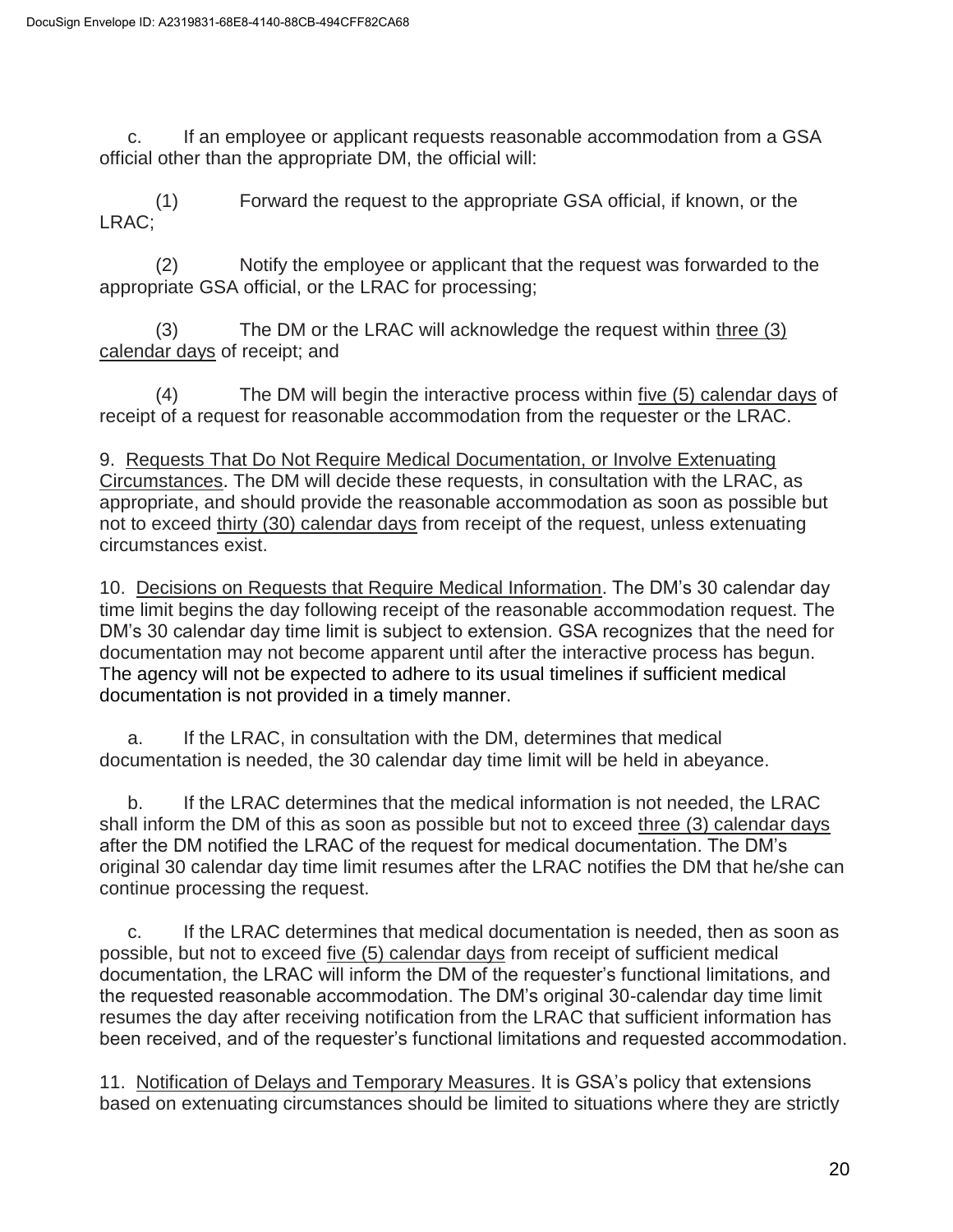necessary. The DM, in consultation with the LRAC, must notify the requester, in writing, as soon as possible of the reason for the delay and the approximate date on which a decision, or provision of the reasonable accommodation, is expected. Any further developments or changes should also be communicated promptly, in writing, to the requester.

a. If there is a delay in deciding whether to grant a reasonable accommodation or a delay in providing an accommodation which has been approved, the DM and LRAC must investigate whether temporary measures can be taken to assist the requester, if they do not interfere with the operations of GSA. Such measures could also include providing the requested accommodation on a temporary basis or providing an alternate accommodation.

b. Where a temporary measure is provided, the DM must inform the requester in writing that the measure or accommodation is being provided on a temporary, provisional basis, pending a decision on the accommodation request or, as applicable, approving an accommodation.

c. When a particular reasonable accommodation can be provided in less than the maximum amount of time, failure to provide the accommodation in a prompt manner may result in a violation of the Rehabilitation Act.

12. Expedited/Interim Workplace Adjustment Processing. In certain circumstances, a request for reasonable accommodation will require an expedited review and decision by the DM in a time frame that is shorter than the 30-calendar day time limit. The LRAC, in consultation with the DM, will determine if an expedited/interim adjustment would be appropriate based on the request for accommodation. Where possible, within fifteen (15) calendar days of the initial request, an expedited or interim workplace adjustment should enable the requester to perform the essential functions of the position or enjoy the benefits and privileges of employment without posing a direct threat to anyone's health or safety. If an interim workplace adjustment is not possible, a written explanation to the requester shall be provided. For example:

a. To Enable an Applicant to Apply for a Job. Depending on the timetable for receiving applications and taking tests, there may be a need to expedite a request for reasonable accommodation in order to ensure that an applicant with a disability has an equal opportunity to apply for a job. Therefore, the Director of the servicing HRSC, as applicable, should proceed as quickly as possible to make a decision and, if appropriate, provide the reasonable accommodation.

b. To Enable an Employee to Attend a Meeting Scheduled with Little or No Advance Notice. An employee may need a sign language interpreter for a meeting scheduled to take place in five (5) business days.

13. Final Decision Granting a Reasonable Accommodation Request. As soon as the DM determines that a reasonable accommodation will be provided, he/she will work with the LRAC to complete the GSA Form 3677, *Review of Reasonable Accommodation Reques*t, located at Appendix B, as well as, the Final Decision Letter, located at Appendix C, and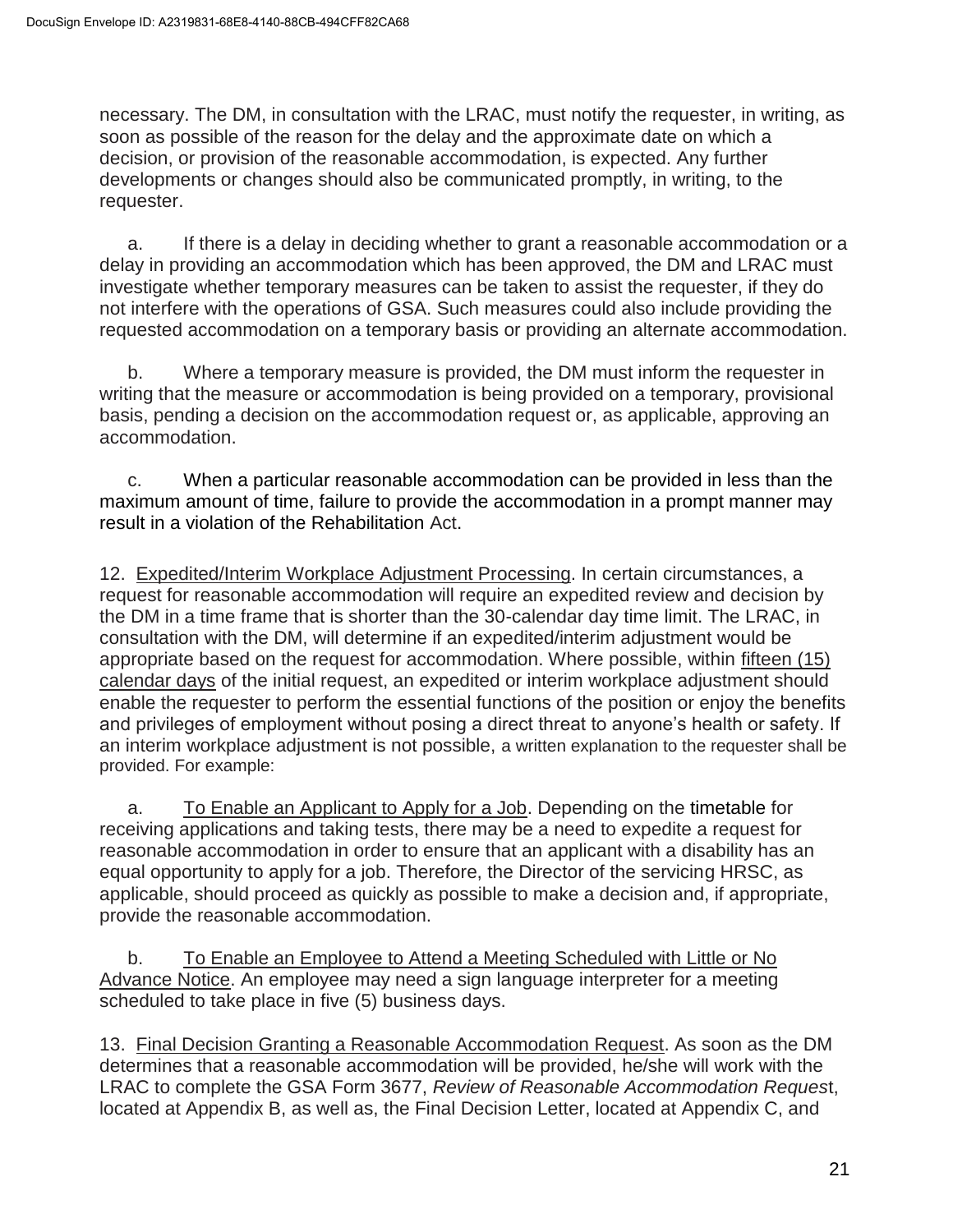immediately advise the requester. If the accommodation cannot be provided immediately, the DM will inform the individual in writing of the reason(s) for the delay and the projected time frame for providing the accommodation.

14. Final Decision Denying a Reasonable Accommodation Request. As soon as the DM determines that a request for reasonable accommodation will be denied, including any partial denials, he/she must consult the LRAC and OGC before issuing the final decision. The LRAC will also consult with the NRAC on all reasonable accommodation denials. The LRAC, NRAC, and OGC will only serve as consultants and concurrence is not required. Once the final determination is made, the DM will work with the LRAC to complete the GSA Form 3677, *Review of Reasonable Accommodation Request,* located at Appendix B, as well as, the Final Decision Letter, sample letter located at Appendix C, and provide these documents to the requester. The final decision must be in writing and explain in detail the reason for the denial, for example, why accommodation would be ineffective or why it would result in undue hardship to GSA. The final decision will also advise the requester that he/she may seek reconsideration as provided below. Denial notices can be provided in an accessible format upon request.The written decision shall state in plain language the specific reason(s) for the denial, such as but not limited to:

a. Undue Hardship. A determination of undue hardship means that GSA finds that a specific accommodation would be significantly difficult or expensive to provide, or would fundamentally alter the nature of the operations of the affected GSA organization. Before reaching this determination, the DM must explore whether other effective accommodations are available and can be provided. GSA will, when evaluating undue hardship, follow the standards enunciated in the EEOC final regulations and in the EEOC **"***Enforcement Guidance on Reasonable Accommodation and Undue Hardship under* the *Americans with Disabilities Act,"* both of which are available at: [http://www.eeoc.gov.](http://www.eeoc.gov/)

b. Insufficient Medical Documentation. The employee or applicant, when requested, did not provide sufficient medical documentation to establish that he/she has a covered disability, that the disability imposes limitations that require accommodation, or that the requested accommodation addresses the limitations. It is the responsibility of the applicant/employee to provide appropriate medical information requested by GSA when the disability and/or the need for accommodation are not obvious or already known to GSA.

c. Removes Essential Function(s). The requested accommodation would require the removal of an essential function from the position occupied by the employee or from the position for which the applicant applied.

d. Lowers Standards. The requested accommodation would require lowering a performance or production standard.

e. Not Deemed a Qualified Individual with a Disability. GSA has determined the applicant or employee is unable to perform the essential functions of the position, even with an accommodation. In this case, the individual is not a qualified individual with a disability, as defined by the Rehabilitation Act.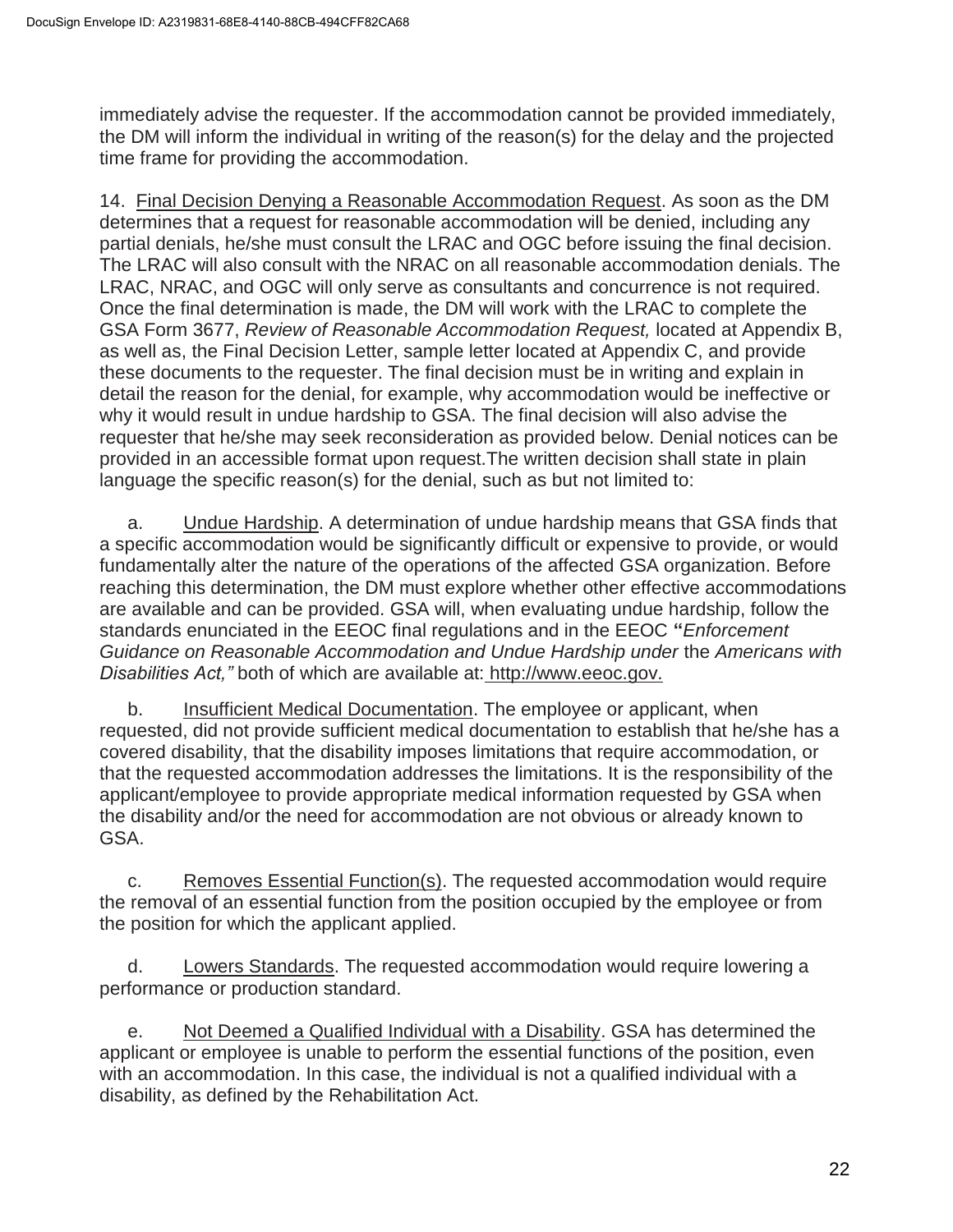f. Direct Threat. The individual poses a "direct threat" to the health and safety of himself/herself or others. In those instances, the DM must consider the limitations of the individual, specifically, the risk posed by the medical condition, the duration of the risk, the nature and severity of the potential harm, the likelihood that the harm will actually occur, and imminence of the potential harm. Direct threat determinations are made on an individualized assessment of the requester's present ability to safely perform the essential functions of the job. This assessment shall be based on a reasonable medical judgment that relies on the most current medical knowledge and/or on the best available objective evidence.

15. Finality of Decision. The DM's determination to grant or deny a request is final subject to paragraph 21 below.

### 16. Reconsideration of the Final Decision.

a. If the employee disagrees with the final decision, he/she has seven (7) calendar days from receipt of the final decision to request in writing reconsideration from the appropriate next level supervisor in the immediate supervisory chain, or his/her designee. The designee must be superior in grade and/or position to the initial DM to reconsider the decision.

b. If an applicant requesting reasonable accommodation disagrees with the final decision, he/she has seven (7) calendar days from receipt of the final decision to request in writing that the Director of the Office of Human Resources Services, OHRM, or his/her designee, reconsider the final decision.

c. The requester seeking reconsideration should provide a copy of the final decision to the DM with his/her request for reconsideration.

d. The requester seeking reconsideration may submit additional information or documentation with the request to support his/her request.

e. The Reconsideration Official shall consult with the LRAC on the reconsideration decision. A reconsideration decision will be issued within fourteen (14) calendar days of receipt of the request, unless additional medical documentation is needed and/or extenuating circumstances exist. In those instances, the reconsideration decision will be issued as soon as possible, after all information is obtained.

17. Avenues for Redress of Reconsideration Decision. GSA's reasonable accommodation policy does not modify or replace statutory, regulatory or collective bargaining protections and procedures for individuals with disabilities who wish to challenge the denial of a request for reasonable accommodation. If the reconsideration official sustains the initial decision, the requester may seek redress as follows:

a. Equal Employment Opportunity (EEO) Complaint. To file an EEO complaint pursuant to 29 C.F.R. Part 1614, applicants for employment or employees must contact an EEO counselor within forty-five (45) calendar days of receiving the notice of denial of reasonable accommodation. Applicants for employment or employees should contact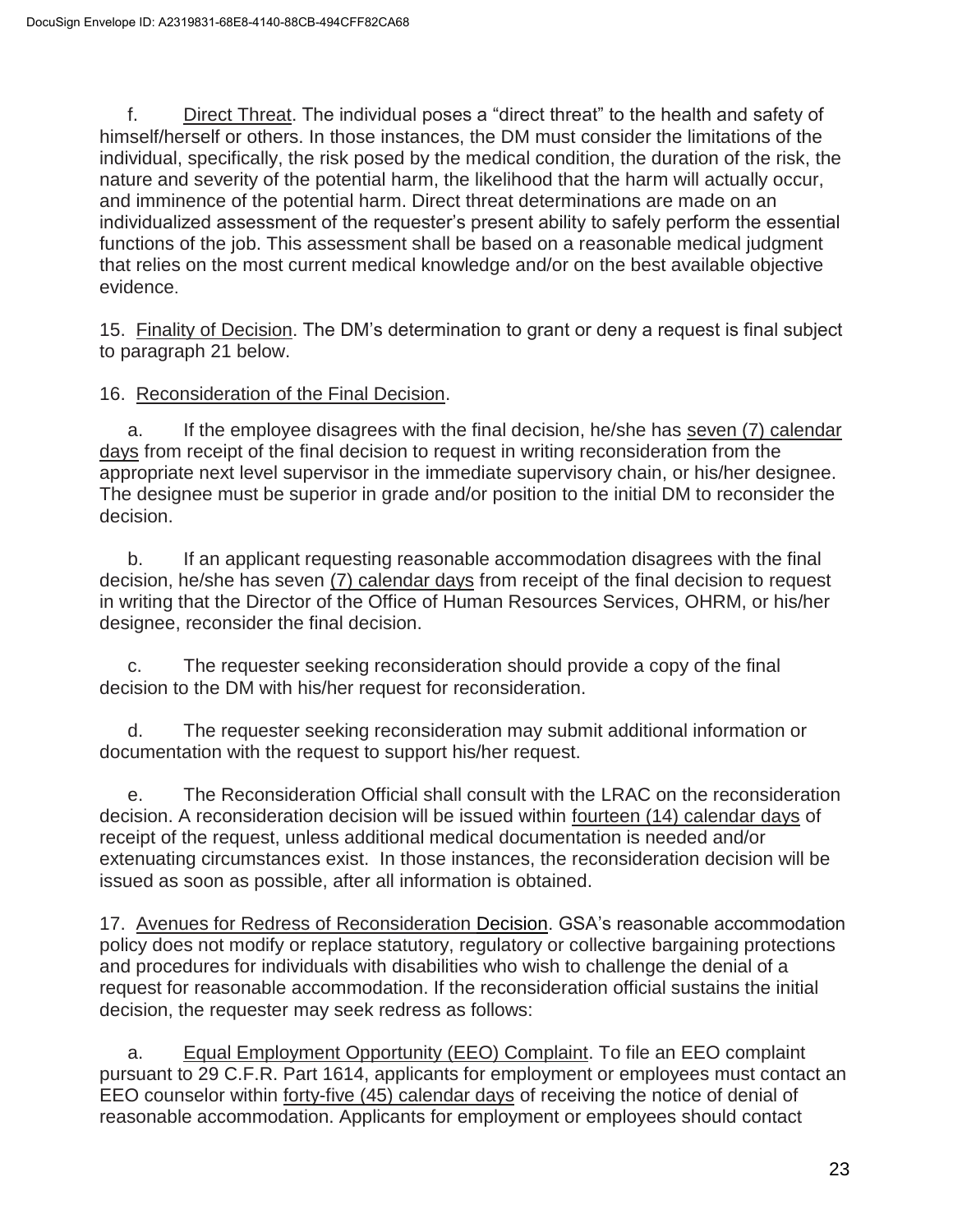GSA's EEO office for further information.

b. Union Grievance. Bargaining Unit employees may file a grievance in accordance with the grievance procedure negotiated in the applicable Collective Bargaining Agreement after receiving a notice of denial of reasonable accommodation. The employee should also inform the Director of servicing HRSC of the filing of a grievance.

c. Administrative Grievance. Non-Bargaining Unit employees may file an administrative grievance with a higher level management official in their supervisory chain within fifteen (15) calendar days of receiving the notice of denial of reasonable accommodation. The employee should also inform the Director of the servicing HRSC of the filing of a grievance.

### 18. Custody of Records.

a. The servicing HRSC, as applicable, will be the official custodian of the GSA official reasonable accommodation file. As soon as the process is completed, *e.g.*, after the DM's final decision if reconsideration is not sought or after the reconsideration decision is issued if reconsideration is requested, the GSA official in possession of the reasonable accommodation request file will submit the entire record, including copies of the request, the decision containing the identity of the DM, and the supporting documentation to the LRAC. All records will be maintained in accordance with the Privacy Act, and [CIO 1820.2,](https://insite.gsa.gov/directives-library/gsa-records-management-program-18202-cio)  [GSA Records Management Program.](https://insite.gsa.gov/directives-library/gsa-records-management-program-18202-cio)

b. If an employee goes to another office within GSA (*e.g.*, as a result of a reassignment, detail, or promotion), a copy of the reasonable accommodation file is to be forwarded to the LRAC in the new servicing HRSC. See Chapter 2, Section 7(d) of these procedures for confidentiality and restricted disclosure requirements.

19. Forwarding Reporting Information. Within five (5) calendar days of the issuance of the initial or reconsideration final decision, the completed reasonable accommodation documentation should be forwarded to the LRAC to maintain a case file with the original documents to include the applicable forms for at least three years. Like the reasonable accommodation request file, these copies are subject to confidentiality and restricted disclosure requirements found in Chapter 2, Section 7(d) of this Order. No supporting medical documentation should be maintained by the DM.

# 20. Annual Data.

a. An annual report will be prepared by OHRM, containing the following aggregate information:

(1) The number of reasonable accommodations requested by type in the application process, and whether those requests were granted or denied;

(2) The jobs (occupational series, grade level, and agency component) for which reasonable accommodations have been requested;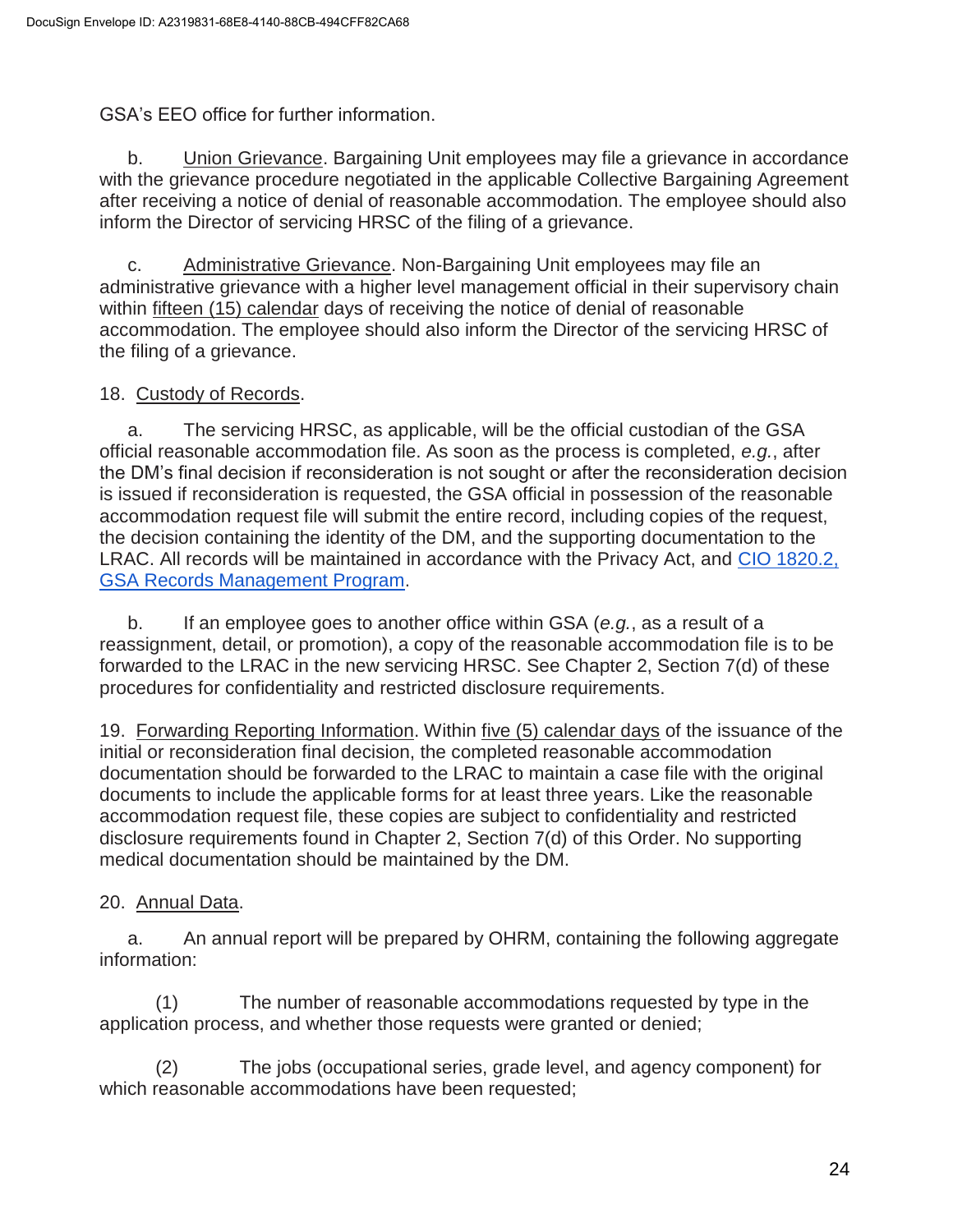(3) The types of reasonable accommodations that have been requested for each of those jobs;

(4) The number of reasonable accommodations, by type, for each job that have been approved, and the number of accommodations, by type, that have been denied;

(5) The number of requests for reasonable accommodations, by type, that relate to the benefits or privileges of employment, and whether those requests have been granted or denied;

(6) The reasons for denial of requests for reasonable accommodation;

(7) The amount of time taken to process each request for reasonable accommodation; and

(8) The sources of technical assistance that have been consulted in trying to identify possible reasonable accommodations.

b. This report will provide a qualitative assessment of GSA's reasonable accommodation program, including any recommendations for improvement of GSA's reasonable accommodation policies and procedures.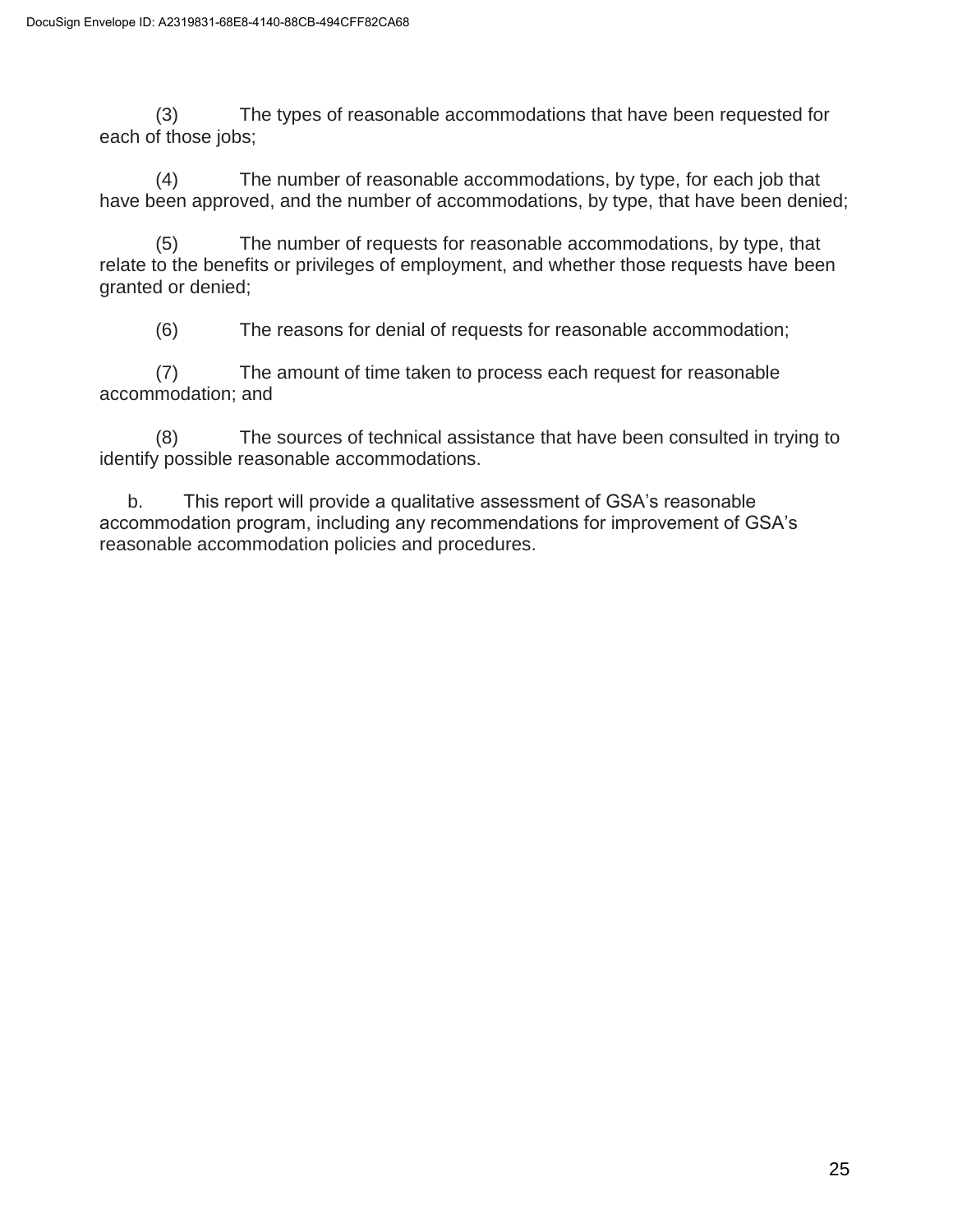# **Appendix A. GSA Form 3676**

#### REQUEST FOR REASONABLE ACCOMMODATION

#### **INFORMATION ON REQUESTOR**

| <b>NAME</b>             |                                                          | OCCUPATIONAL SERIES.<br><b>GRADE LEVEL</b>                | OFFICE (include correspondence symbol)                                                      |                                                  |
|-------------------------|----------------------------------------------------------|-----------------------------------------------------------|---------------------------------------------------------------------------------------------|--------------------------------------------------|
| <b>TELEPHONE NUMBER</b> |                                                          | <b>FAX NUMBER</b>                                         | <b>E-MAIL ADDRESS</b>                                                                       |                                                  |
|                         |                                                          | <b>REQUEST</b>                                            |                                                                                             |                                                  |
| DATE                    | NEED (Check one)<br><b>APPLICATION</b><br><b>PROCESS</b> | PERFORMING JOB FUNCTIONS OR<br>ACCESSING WORK ENVIRONMENT | ACCESSING A BENEFIT OR PRIVILEGE<br>(e.g., attending a training program or<br>social event) | PERSONAL<br><b>ASSISTANCE</b><br><b>SERVICES</b> |

TYPE(S) (e.g., adaptive equipment, staff assistant, removal of architectural barrier)

REASON(S) (if accommodation is time sensitive, please explain)

| SIGNATURE OF REQUESTOR                 | <b>DATE</b>             |
|----------------------------------------|-------------------------|
|                                        |                         |
| <b>GENERAL SERVICES ADMINISTRATION</b> | GSA 3676 (REV. 12/2020) |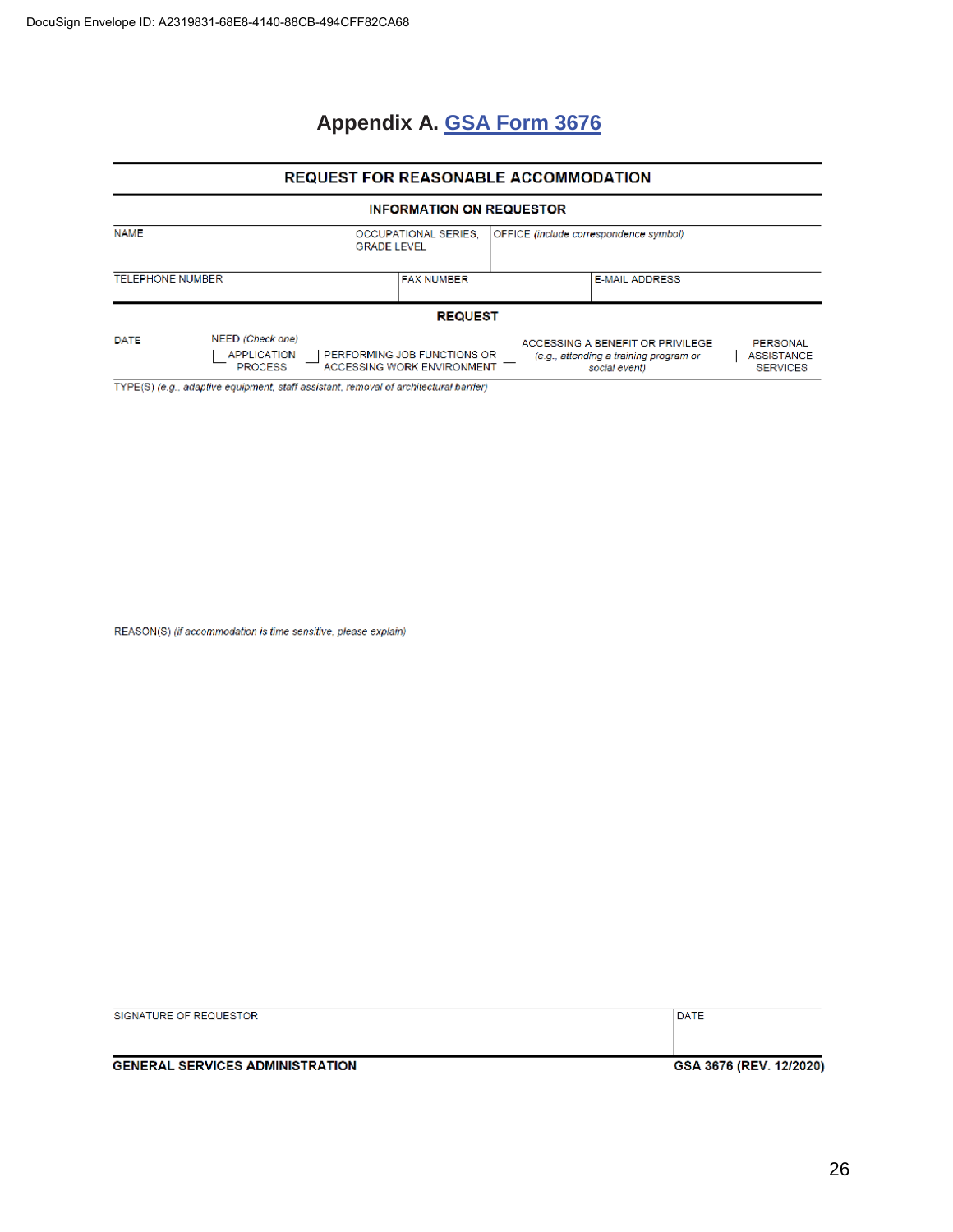# **Appendix B. [GSA3677-20.pdf](https://www.gsa.gov/Forms/TrackForm/32494)**

#### REVIEW OF REASONABLE ACCOMMODATION REQUEST

| Type or print all applicable entries. Attach decision letter to this form. Sign and date. Provide requestor with a copy of<br>the complete package. |       |                                                 |       |                        |
|-----------------------------------------------------------------------------------------------------------------------------------------------------|-------|-------------------------------------------------|-------|------------------------|
| NAME OF REQUESTOR                                                                                                                                   |       | TYPE(S) OF ACCOMMODATION REQUESTED              |       | <b>DATE OF REQUEST</b> |
|                                                                                                                                                     |       | <b>DECISION</b><br>(Check one and provide date) |       |                        |
| <b>APPROVED</b>                                                                                                                                     | DATE: | <b>DENIED</b>                                   | DATE: |                        |

Specify the type(s) of accommodations approved or denied:

#### If Denied was checked, choose one of the following reasons:

If Requestor rejected an offer of an alternative accommodation, explain the reason for the denial of the original requested accommodation and how the offered alternative accommodation would be effective.

#### INSTRUCTIONS FOR RECONSIDERATION OF DECISION

If an individual wishes to request reconsideration of this decision, take the following steps:

- . Ask the decision maker to reconsider denial. Additional information may be presented to support this request.
- . If the decision maker was the individual's supervisor, the individual can ask a higher level manager in the chain of command to review the decision.
- . If the decision is not overturned, the individual may file an Equal Employment Opportunity (EEO) complaint, or pursue Merit System Protection Board (MSPB) or union grievance (collective bargaining claim) procedures.

To do this, take the following steps:

- For an EEO complaint pursuant to the Code of Federal Regulations as defined in 29 C.F.R. Part 1614, contact GSA's EEO Office within 45 calendar days from the date of the decision.
- For a collective bargaining claim, file a written grievance according to the provisions of the Collective Bargaining Agreement.
- For a MSPB appeal submit the request within 30 days of an appealable adverse action as defined in 5 C.F.R. Part 1201.3.

| SIGNATURE OF DECISION MAKER            | <b>INAME OF DECISION MAKER</b> | <b>DATE</b>             |
|----------------------------------------|--------------------------------|-------------------------|
| <b>GENERAL SERVICES ADMINISTRATION</b> |                                | GSA 3677 (REV. 11/2020) |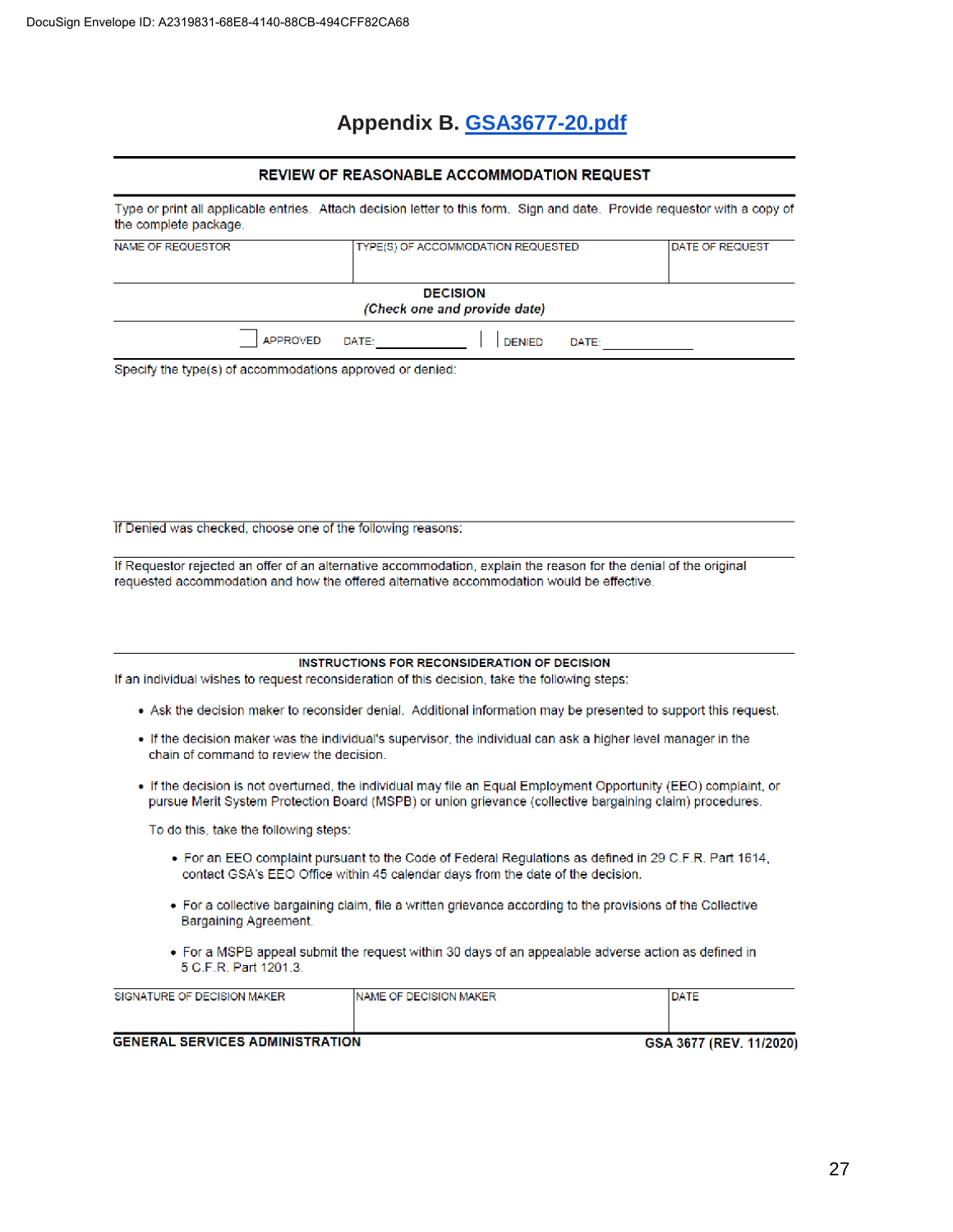# **Appendix C. Sample Final Decision Letter**

Date:

| <b>MEMORANDUM FOR:</b> | Requester's Name<br>[Employee Position Title]<br>[Organization and Office Symbol]             |
|------------------------|-----------------------------------------------------------------------------------------------|
| FROM:                  | [Supervisor Name]<br>[Supervisor Position Title]<br>[Supervisor Organization & Office Symbol] |

RE: Final Decision on Request for Reasonable Accommodation

Dear :

This letter is my final decision on your request for reasonable accommodation pursuant to Section 501 of the Rehabilitation Act of 1973, as amended, date and received on

In response to your request, GSA (Describe in detail what you and others, if any, did in response to the request, and include any information on delays/extensions, etc.)

(Provided below is a sample)

.

On (date), I met with you to discuss the specific facts and circumstances surrounding your request. I concluded that medical documentation was needed to support your request and contacted the Office of Human Resources to coordinate the medical documentation. On (date), the Office of Human Resources received the medical documentation.

INSTRUCTION: Insert here any sources of technical assistance, if any, consulted in trying to identify possible reasonable accommodations (examples, GSA Center for Information Technology Access (CITA), Job Accommodation Network, Federal IT Accessibility Initiative at web site www.section 508.gov, etc.)

After considering your request and relevant information, I have decided to (grant/deny/grant with modifications) your request. (Explain further, if request denied or granted with modifications, the specific details of the facts and rationale behind that decision, for example, why accommodation would be ineffective or why it would result in undue hardship.)

In your request, you asked that the General Services Administration (GSA) provide you with (describe the requested accommodation) because of your (explain the disability and any other relevant information regarding the request.)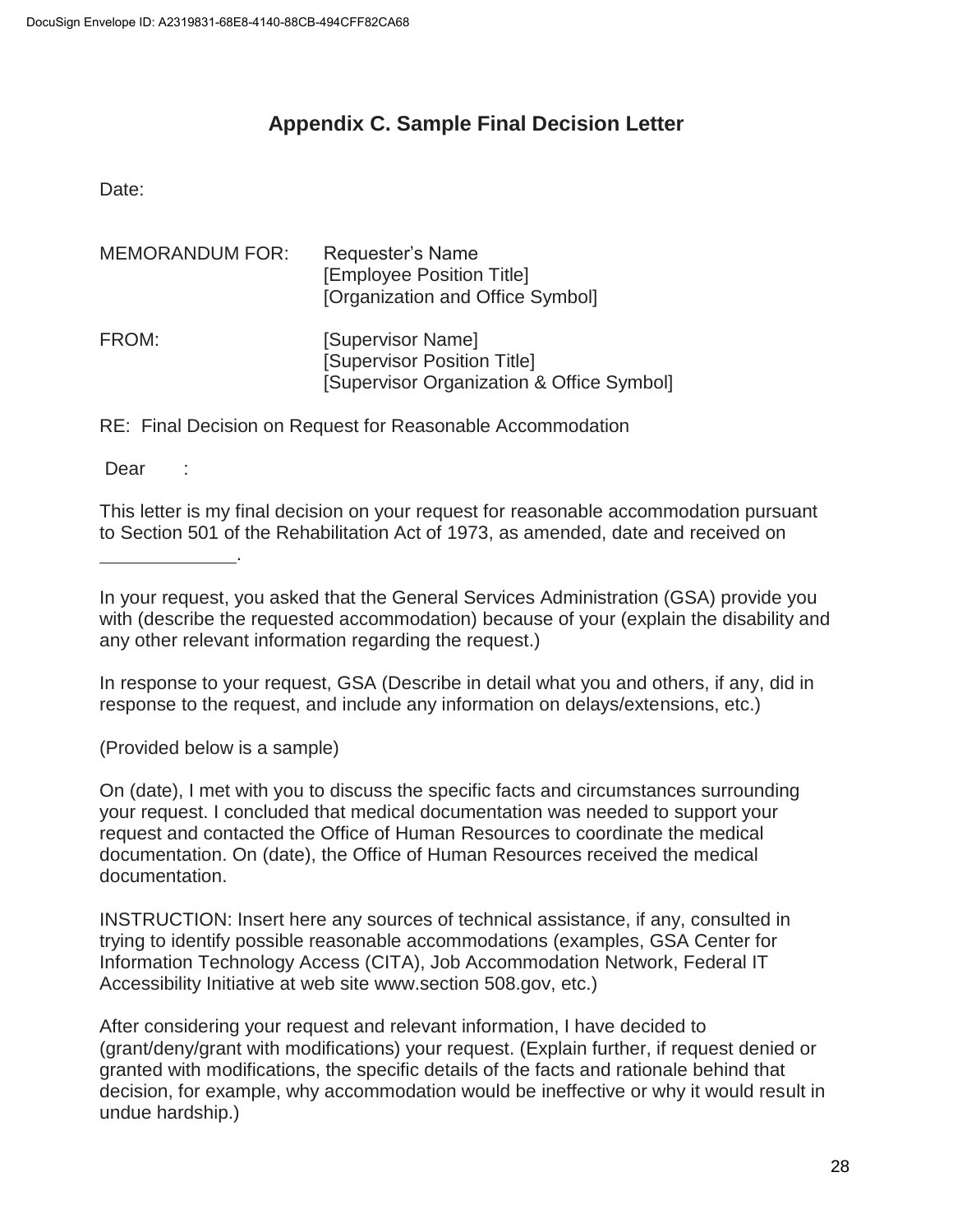If you are dissatisfied with this final decision, you may request reconsideration of my decision within seven (7) calendar days from receipt of this letter from (If employee, the request is made to next higher level management official/supervisor). If applicant, the request is made to the Director of the HRSC, or his or her designee within seven (7) calendar days from receipt.)

If you have additional information to support your request, you should submit it with your request for reconsideration.

If you have any questions regarding the reasonable accommodation process, you may contact [LRAC information].

Sincerely,

Decision Maker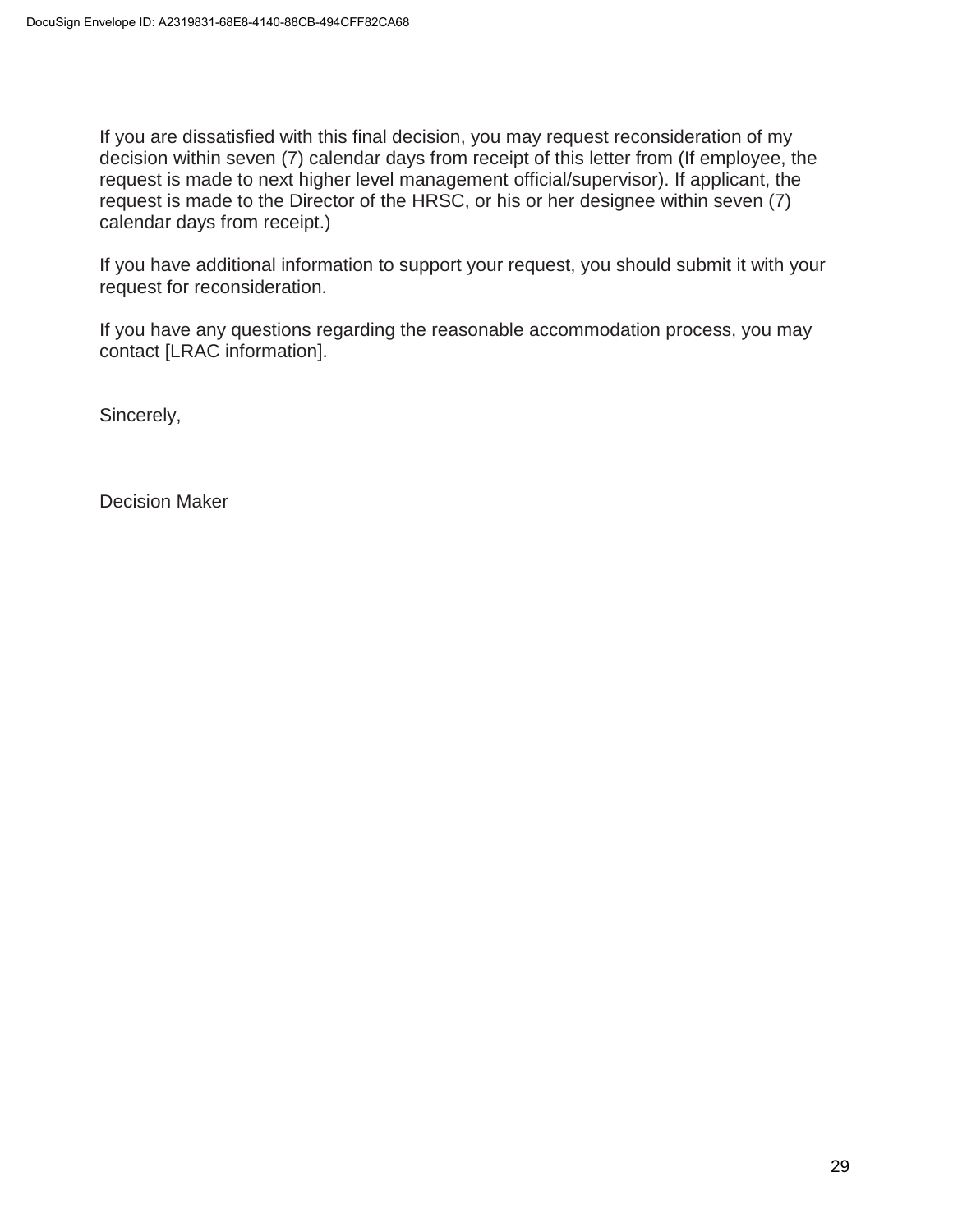# **Appendix D. Reasonable Accommodation Resources**

1. General Services Administration (GSA), Office of Administrative Services (OAS), Center for Information Technology Access (CITA). CITA is a resource that provides assistive technology expertise to eliminate information access barriers for persons with disabilities or impairments. A credentialed Assistive Technology Professional and Rehabilitation Engineering Technologist is available to provide expertise to employees, supervisors, and other stakeholders in the reasonable accommodation process.

For guidance with regard to making electronic and information technology (IT) accessible to individuals with disabilities (Section 508 of the Rehabilitation Act of 1973), visit the Federal IT Accessibility Initiative website at [www.section508.gov.](http://www.section508.gov/)

2. GSA Schedules. GSA has established schedule contracts that include commercially available assistive products and services (e.g., Language Services, provides sign language and braille translation services). Go to the GSA Advantage! web site a[t](http://www.gsaadvantage.gov/) [www.gsaadvantage.gov](http://www.gsaadvantage.gov/) [a](http://www.gsaadvantage.gov/)nd select "e-Library" for the schedule listings, descriptions of the products and services available, and award information.

3. Job Accommodation Network (JAN). The JAN is a service funded by the U.S. Department of Labor Office of Disability Employment Policy (ODEP) providing expert, and confidential guidance on workplace accommodations and disability employment issues affecting employment of people with disabilities. JAN can provide free information about many types of reasonable accommodations. Call 1-800-526-7234 (Voice/TT), or visit the web site at [www.askjan.org.](http://www.askjan.org/)

4. ADA National Network Centers. The ADA National Networks centers consist of ten federally funded regional centers that provide information, training, and technical assistance on the ADA. Each center works with local business, disability, governmental, rehabilitation, and other professional networks to provide current ADA information and assistance, and places special emphasis on meeting the needs of small businesses. The ADA National Networks can make referrals to local sources of expertise in reasonable accommodations. Call 1-800-949-4232 (Voice/TT), or visit the web page at [www.adata.org.](http://www.adata.org/)

5. Registry of Interpreters for the Deaf. Call (301) 608-0050 (Voice/TT), or visit the web page at [www.rid.org.](http://www.rid.org/)

6. Rehabilitation Engineering and Assistive Technology Society of North America (RESNA) Technical Assistance Project. RESNA can refer individuals to projects in all 50 states and the six territories offering technical assistance on technology-related services for individuals with disabilities. Services may include: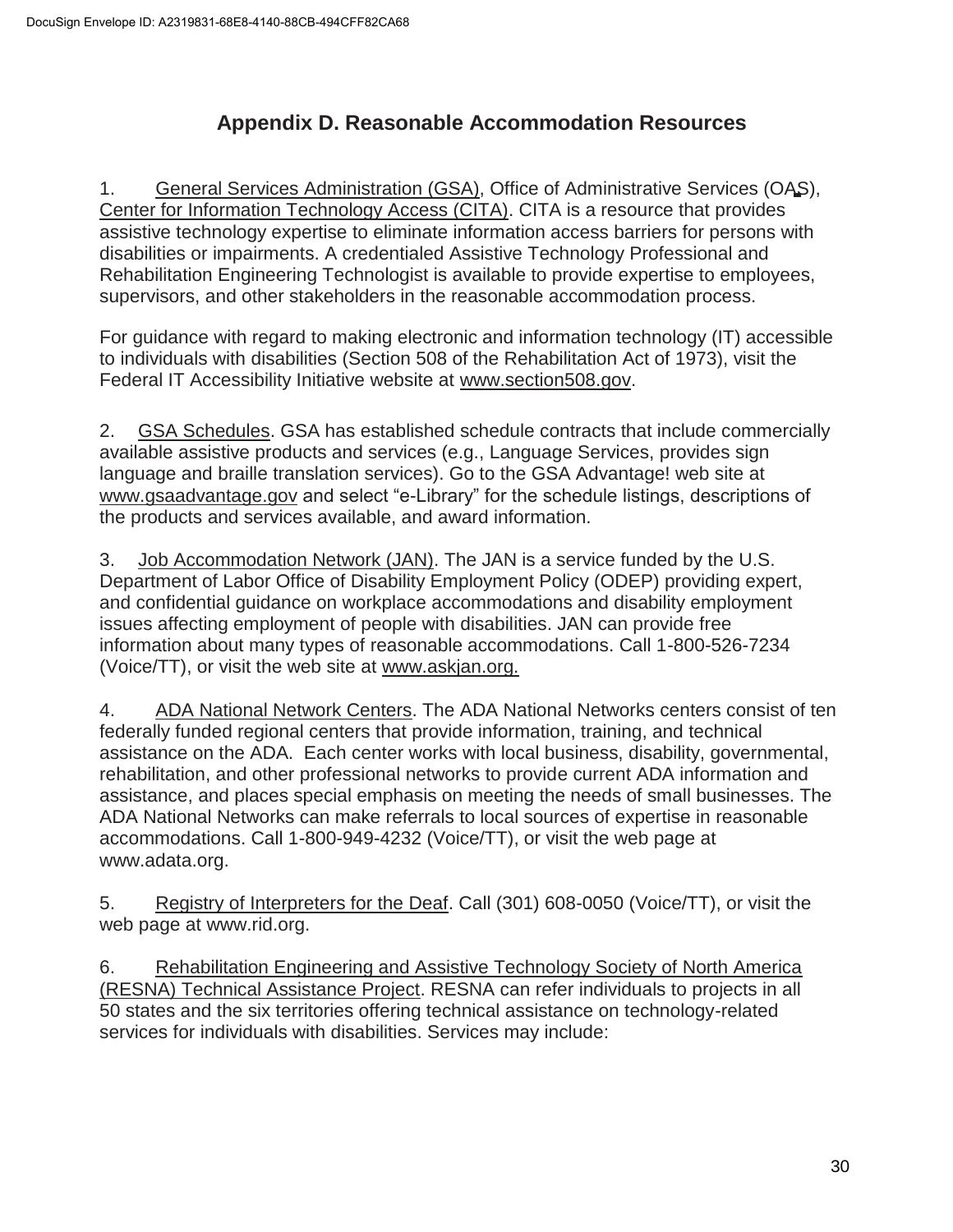a. Information and referral centers to help determine what devices may assist a person with a disability (including access to large databases containing information on thousands of commercially- available assistive technology products);

b. Centers where individuals can try out devices and equipment; or

c. Assistance in obtaining funding for and repairing devices, and equipment exchange or recycling programs. Call (703) 524-6686 (Voice), or (703) 524-6639 (TT), or visit the web page at [www.resna.org.](http://www.resna.org/)

7. U. S. Equal Employment Opportunity Commission (EEOC). The EEOC provides resource information and policy guidance for processing reasonable accommodation requests and frequently asked questions which are available through the Internet at web site [http://www.eeoc.gov,](http://www.eeoc.gov/) or by calling 1-800-669-3362 (Voice) or 1-800-800-3302 (TT). Some relevant guidance and documents include:

- Enforcement Guidance: Pre-employment Disability-Related Questions and Medical Examinations;

- Enforcement Guidance: Workers' Compensation and the ADA;

- Enforcement Guidance: The Americans with Disabilities Act and Psychiatric Disabilities;

Fact Sheet on the Family and Medical Leave Act, the Americans with Disabilities Act, and Title VII of the Civil Rights Act;

- Enforcement Guidance: Disability-Related Inquiries and Medical Examinations of Employees Under the Americans with Disabilities Act; and

- Enforcement Guidance: Reasonable Accommodation and Undue Hardship for Americans with Disabilities (ADA).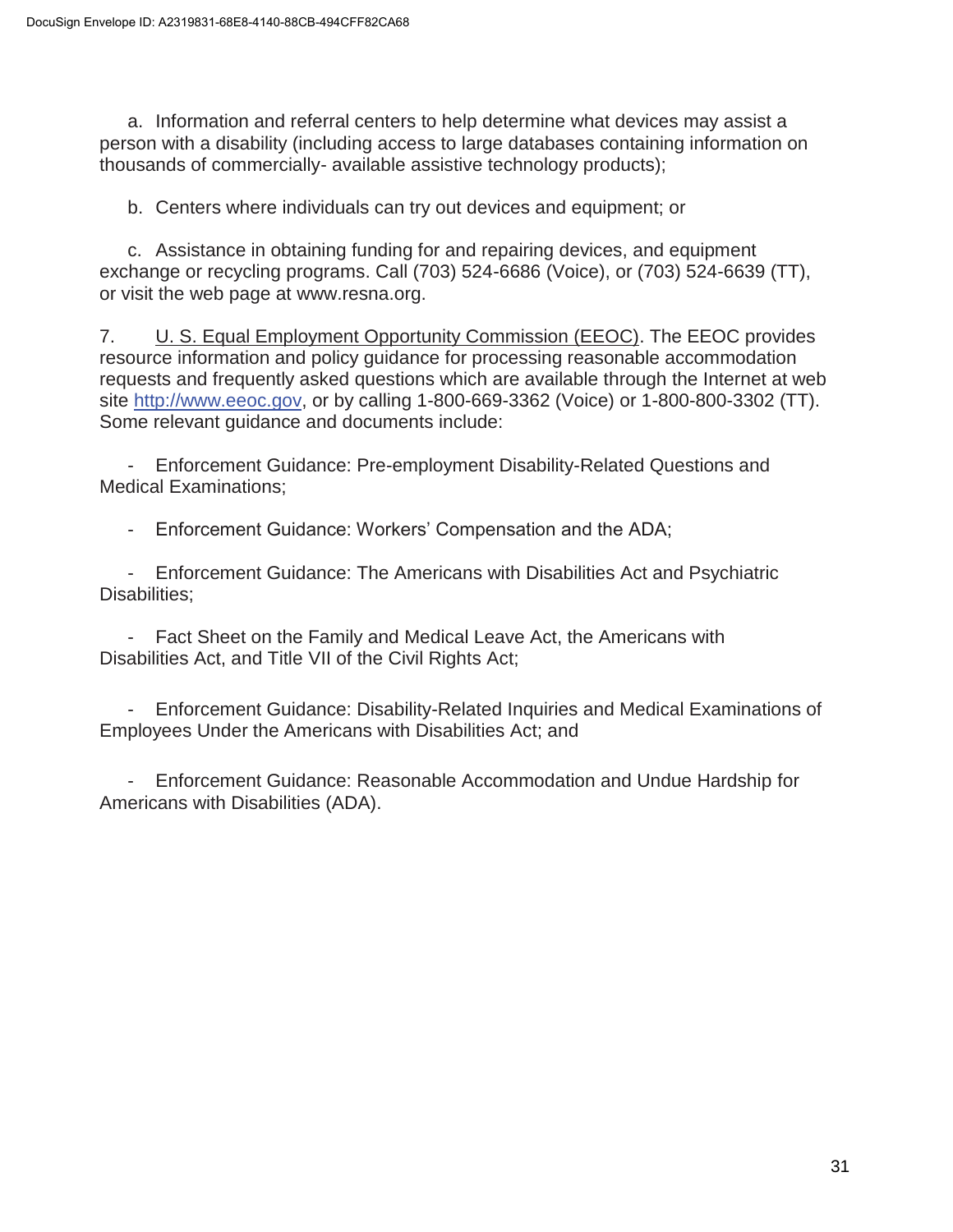# **Appendix E. Definitions**

a. Applicant. Someone who is applying for a job with GSA.

b. Assistive Technology. An item, piece of equipment, or system that is commonly used to increase, maintain, or improve the functional capability of individuals with disabilities. Assistive technology includes but is not limited to ergonomic keyboards, screen-enlarging software, voice dictation software, screen readers, etc.

c. Day. Calendar day, unless otherwise specified.

d. Decision Maker (DM). The GSA official who grants or denies the request for reasonable accommodation. In GSA, there are two DMs who can process a request from an employee. The first level supervisor in the employee's immediate supervisory chain will render a decision on a reasonable accommodation request, except in the event of an extended absence of the first level supervisor; in that event, the second level supervisor shall be the DM. For applicants, the DM is the Director of the servicing Human Resources Services Center (HRSC).

e. Direct Threat. A significant risk of substantial harm to the health or safety of the individual with a disability or others that cannot be eliminated or reduced by reasonable accommodation(s).

f. Essential Functions. Those job duties that are so fundamental to the position that:

(1) The individual holds or desires that he/she cannot do the job without performing them.

(2) The function can be "essential" if, among other factors:

(a) The position exists specifically to perform that function,

(b) There are a limited number of other employees who could perform the function, or

(c) The function is specialized and the individual is hired because of his/her ability to perform that function.

(3) Determining the essential functions of a position will be done on a case-bycase basis by the supervisor or manager in consultation with OHRM to reflect the job as it is actually performed, and will not solely rely on what is stated in a generic job description.

g. Extenuating Circumstances. Factors beyond GSA's control which hinder its ability to provide a reasonable accommodation within the required thirty (30) calendar day time frame outlined in this order. Examples of extenuating circumstances include,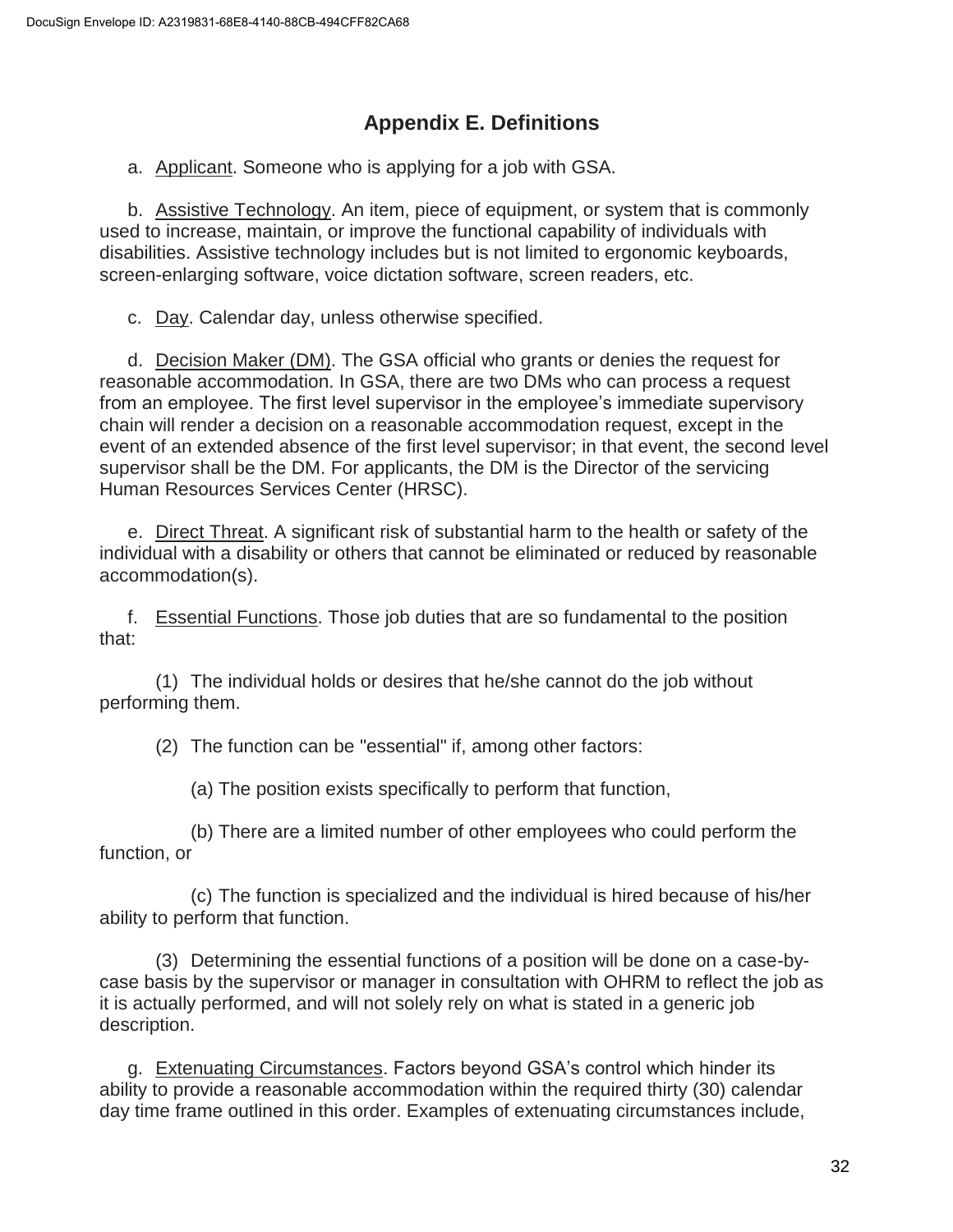but are not limited to:

(1) Awaiting requested medical information from the requester's health care provider;

(2) Delays encountered when ordering equipment that may be backordered, the vendor normally used has gone out of business; or

(3) There are unexpected delays by the vendor.

The extended absence of the DM or other situations within GSA's control are not considered to be extenuating circumstances and should not delay the processing of a request except as specifically described in this policy.

h. Individual with a Disability. An individual who:

(1) Has a physical or mental impairment that substantially limits one or more major life activities,

(2) Has a record of such impairment,

(3) Is regarded as having such impairment.

i. Interactive Process. The process by which the requester seeks a reasonable accommodation, supervisors, managers, and the reasonable accommodation coordinators talk to each other about the request and related issues, including potential alternative accommodations and timeframes for providing an accommodation.

j. Local Reasonable Accommodation Coordinators (LRAC). A designated local primary/alternate Human Resources (HR) specialist in the servicing HRSC, either on a full-time or collateral-duty basis, with the appropriate knowledge, skills and abilities responsible for providing advice, and assistance to employees, DMs, and other agency officials on processing reasonable accommodation requests.

k. Major Life Activities. Major life activities include, but are not limited to, such activities as caring for oneself, performing manual tasks, seeing, hearing, eating, sleeping, walking, standing, lifting, bending, speaking, breathing, learning, reading, concentrating, thinking, communicating, interacting with others, and working. Major life activities also include the operation of a major bodily function, including but not limited to, functions of the immune system, normal cell growth, digestive, genitourinary, bowel, bladder, neurological, brain, respiratory, circulatory, cardiovascular, endocrine, hemic, lymphatic, and reproductive functions. The operation of a major bodily function includes the operation of an individual's organ within a body system. In determining other examples of a major life activities, the term "major" shall not be interpreted strictly to create a demanding standard for disability. Whether an activity is a "major life activity" is not determined by reference to whether it is of central importance to daily life. Generally, a major life activity is something of fundamental significance to people in the general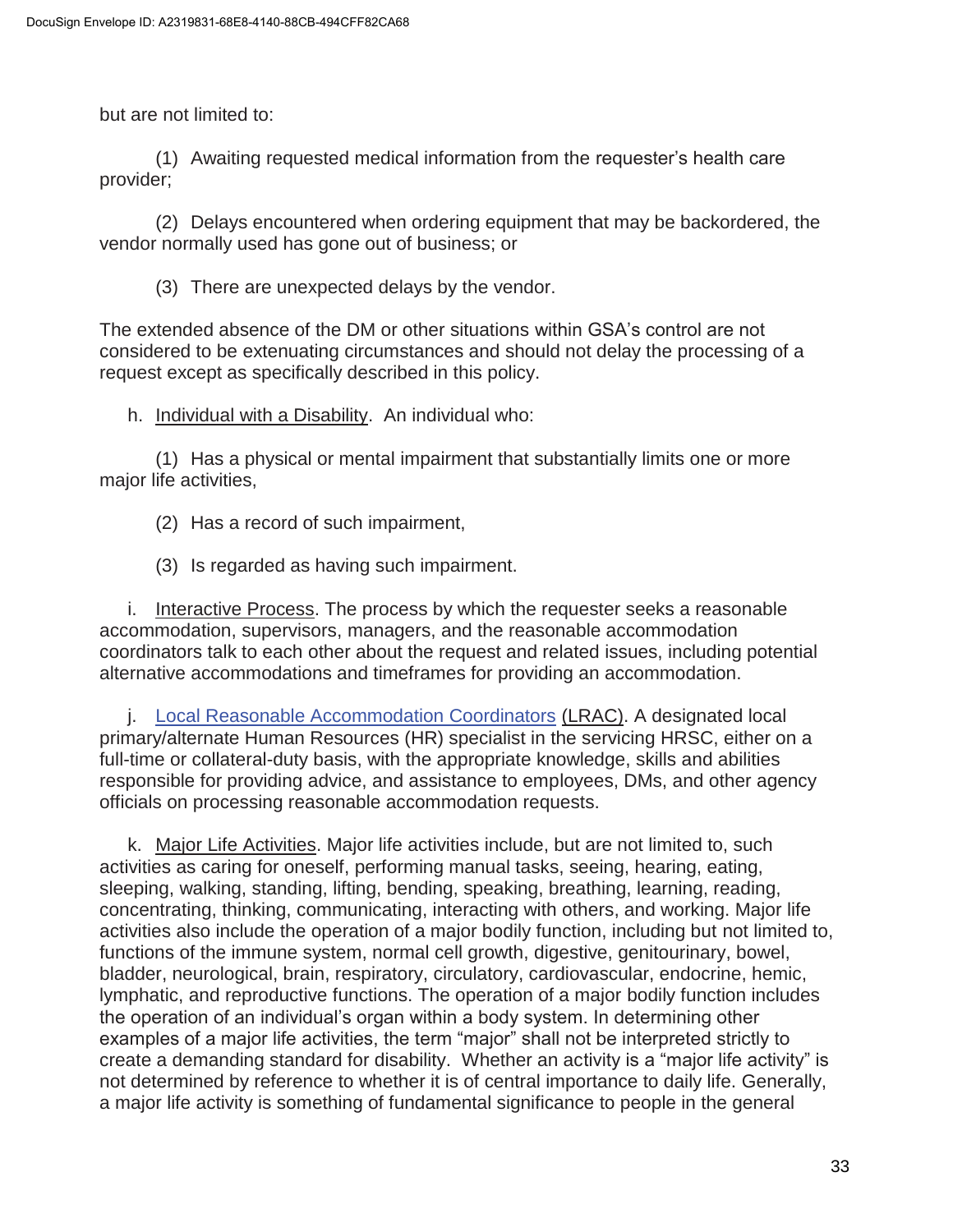population, and not simply an activity important to a particular individual.

l. Medical Review Officer (MRO). Medical professional(s) acting on behalf of GSA to review medical documentation, or to conduct a medical examination when necessary, and to render a medical opinion as it relates to requests for reasonable accommodation. LRAC/NRAC determines if a MRO will be necessary on a case by case basis, and may do so only with the express permission of the reasonable accommodation requester.

m. Mitigating Measures. Any medications, medical supplies, equipment or appliances, auxiliary aids or services, learned behavioral or adaptive modifications, and assistive devices or technology that an individual uses to eliminate or reduce the effects of impairment. The ameliorative effects of ordinary eyeglasses or contacts intended to fully correct the vision of an employee or applicant for employment shall be considered. In addition, when assessing whether an individual's impairment substantially limits a major life activity, the non-ameliorative effects of mitigating measures, such as negative side effects of medication or burdens associated with following a particular treatment regimen may be considered.

n. National Reasonable Accommodation Coordinator (NRAC). A designated national level program manager and subject matter expert in OHRM with oversight and compliance responsibility for GSA's reasonable accommodation program.

o. Personal Assistance Service Provider (PASP). An employee or independent contractor whose primary job functions include provision of personal assistance services (PAS).

p. Personal Assistance Services (PAS). Assistance with performing activities of daily living that an individual would typically perform if he or she did not have a disability, and that is not otherwise required as a reasonable accommodation, including, for example, assistance with removing and putting on clothing, eating, and using the restroom

q. Physical or Mental Impairment. Any physiological disorder or condition, cosmetic disfigurement, or anatomical loss affecting one or more of the following body systems: neurological, musculoskeletal, special sense organs, respiratory (including speech organs), cardiovascular, reproductive, digestive, genitourinary, immune, circulatory, hemic, lymphatic, skin, and endocrine, or any mental or psychological disorder such as intellectual disability, organic brain syndrome, emotional or mental illness, and specific learning disabilities. This includes an impairment that is episodic in nature or in remission if it would substantially limit a major life activity when active, such as cancer or epilepsy. The impairment does not need to prevent, or severely or significantly restrict a major life activity to be considered "substantially limiting".

r. Qualified Individual with a Disability. An individual with a disability is *qualified* if: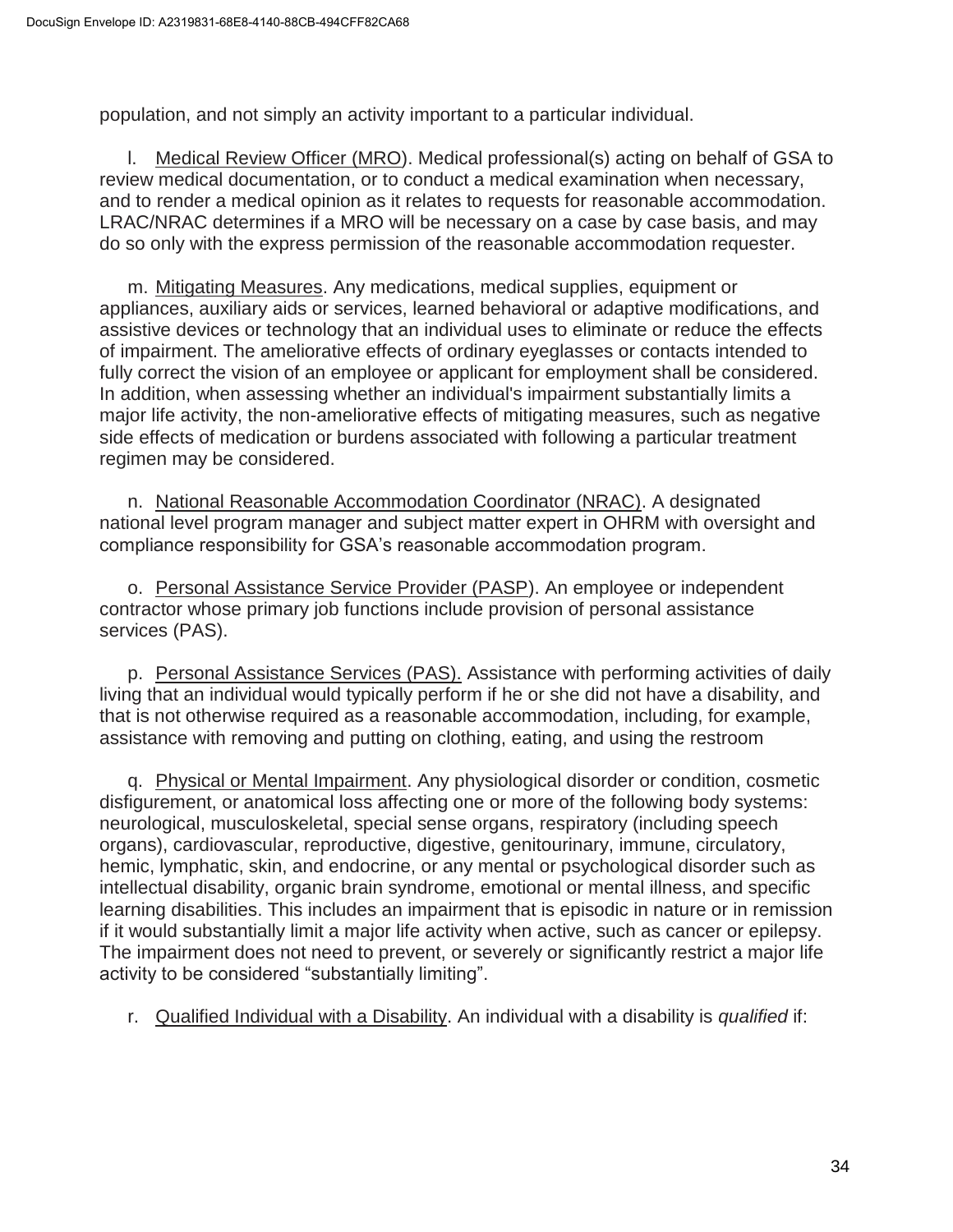(1) He/she satisfies the requisite skill, experience, education, and other jobrelated requirements of the employment position such individual holds or desires; and

(2) He/she can perform the essential functions of the position, with or without reasonable accommodation.

s. Reasonable Accommodation. Reasonable accommodation is:

(1) Modification or adjustment to the job application process that enables a qualified applicant with a disability to be considered for the position such qualified applicant desires; or

(2) Modification or adjustment to the work environment, or the manner or circumstances under which the position held or desired is customarily performed, that enables a qualified individual with a disability to perform the essential functions of the position; or

(3) Modification or adjustment that enables a covered entity's employee with a disability to enjoy equal employment benefits and privileges of employment as are enjoyed by its other similarly situated employees without disabilities.

t. Reassignment. Reassignment is a form of reasonable accommodation that is considered as a last resort for an employee (not applicant) who, because of disability, can no longer perform the essential function of his/her position, with or without reasonable accommodation. A reassignment is made only to a funded vacant position when the employee meets the qualification requirements for the position. If the employee is qualified for the position, he or she will be non-competitively reassigned provided the position has no higher promotion potential than his or her current position. The provisions of GSA's merit promotion plan will apply if the vacant position being considered as a reasonable accommodation has higher promotion potential.

u. Reconsideration Official. The appropriate official, typically the next level of supervision above the DM, or his/her designee, who will receive the request for reconsideration of a final decision and will respond to the request in accordance with the procedures established herein.

v. Record of Disability. A n individual has a "record of disability" if he/she does not currently have a substantially limiting impairment but had one in the past, or was once misclassified as having a substantially limiting impairment.

w. Regarded as Disabled. An individual is "regarded as disabled" if the individual has been subjected to an action prohibited by the ADA (e.g. failure to hire, termination, or demotion) for an actual or perceived physical or mental impairment that is not both transitory and minor, regardless of whether or not the impairment substantially limits or is perceived to substantially limit a major life activity. GSA is not obligated to accommodate an individual who meets the definition of regarded as disabled solely on